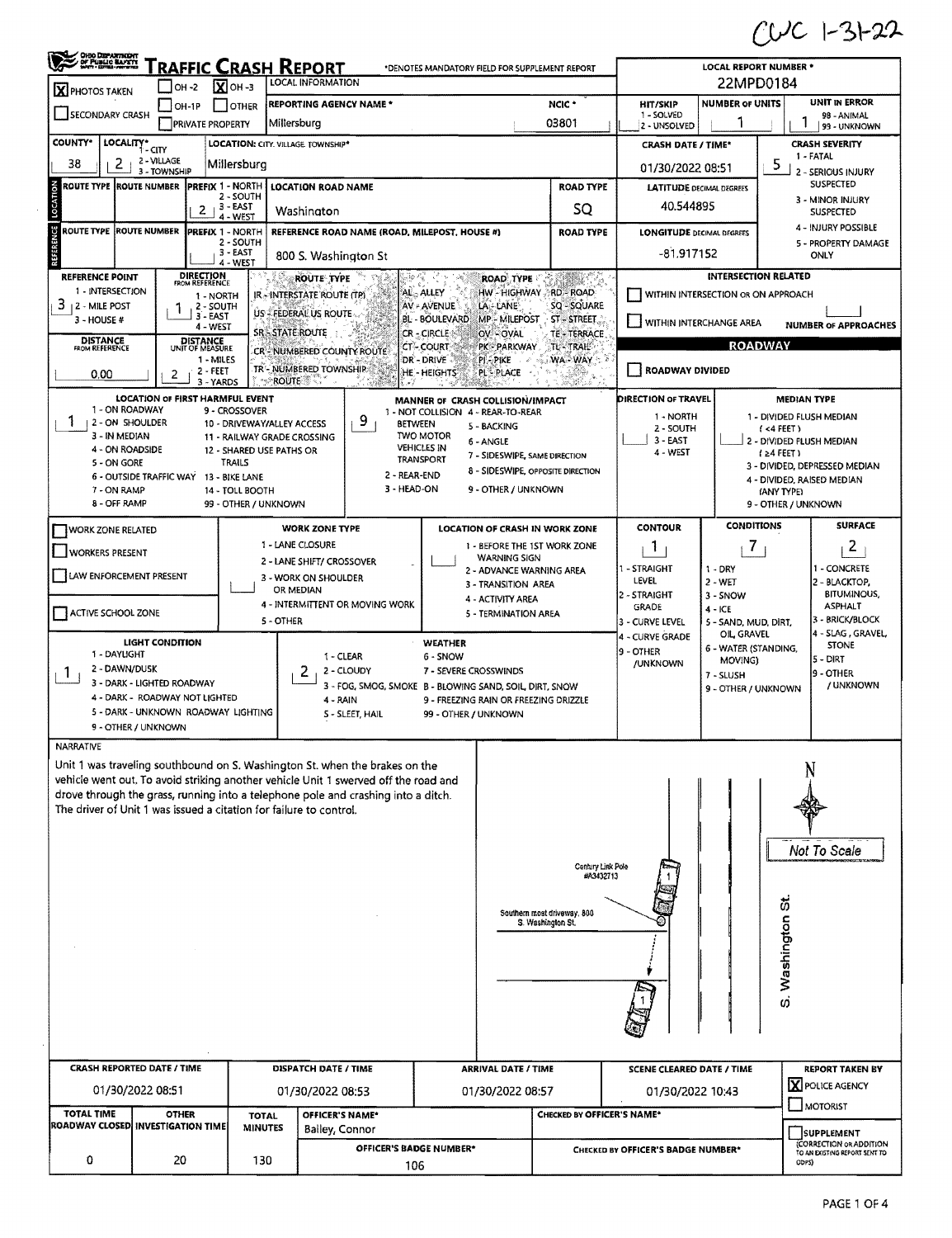|                             |                                                                                                          |                                                           |                                                                        |                      |                                                                    |                                                       |                                   | <b>LOCAL REPORT NUMBER</b>                              |
|-----------------------------|----------------------------------------------------------------------------------------------------------|-----------------------------------------------------------|------------------------------------------------------------------------|----------------------|--------------------------------------------------------------------|-------------------------------------------------------|-----------------------------------|---------------------------------------------------------|
|                             | <b>ONO DISPARTMENT</b><br>OF PUBLIC BAFETS                                                               |                                                           |                                                                        |                      |                                                                    |                                                       |                                   | 22MPD0184                                               |
| UNIT#                       | OWNER NAME: LAST, FIRST, MIDDLE ( C SAME AS DRIVER)                                                      |                                                           |                                                                        |                      |                                                                    | OWNER PHONE:INCLUDE AREA CODE (E) SAME AS DRIVERY     |                                   | DAMAGE                                                  |
|                             | REICHMAN, TERRY, A.                                                                                      |                                                           |                                                                        |                      | 330-413-5387                                                       |                                                       |                                   | DAMAGE SCALE                                            |
|                             | OWNER ADDRESS: STREET, CITY, STATE, ZIP ( O SAME AS DRIVER)                                              |                                                           |                                                                        |                      |                                                                    |                                                       | 1 - NONE<br>4<br>2 - MINOR DAMAGE | 3 - FUNCTIONAL DAMAGE<br>4 - DISABLING DAMAGE           |
|                             | 276 W. CLINTON ST., MILLERSBURG, OH, 44654<br><b>COMMERCIAL CARRIER: NAME, ADDRESS, CITY, STATE, ZIP</b> |                                                           |                                                                        |                      |                                                                    | COMMERCIAL CARRIER PHONE: INCLUDE AREA CODE           |                                   | 9 - UNKNOWN                                             |
|                             |                                                                                                          |                                                           |                                                                        |                      |                                                                    |                                                       |                                   | DAMAGED AREA(S)                                         |
| <b>LP STATE</b>             | <b>LICENSE PLATE #</b>                                                                                   |                                                           | <b>VEHICLE IDENTIFICATION #</b>                                        |                      | <b>VEHICLE YEAR</b>                                                | <b>VEHICLE MAKE</b>                                   |                                   | INDICATE ALL THAT APPLY                                 |
| он                          | 864YZL                                                                                                   |                                                           | SHSRD78806U438762                                                      |                      | 2006                                                               | <b>HONDA</b>                                          |                                   |                                                         |
| <b>X</b> INSURANCE          | <b>INSURANCE COMPANY</b><br>USAA                                                                         |                                                           | <b>INSURANCE POLICY #</b><br>0186195367101                             |                      | COLOR<br>WHI                                                       | <b>VEHICLE MODEL</b><br>CR-V                          |                                   |                                                         |
|                             | <b>TYPE OF USE</b>                                                                                       |                                                           | <b>US DOT#</b>                                                         |                      | TOWED BY: COMPANY NAME                                             |                                                       |                                   |                                                         |
| COMMERCIAL                  | GOVERNMENT                                                                                               | IN EMERGENCY<br>RESPONSE                                  |                                                                        | RIGZ                 |                                                                    |                                                       |                                   |                                                         |
| <b>INTERLOCK</b><br>DEVICE  | <b>HIT/SKIP UNIT</b>                                                                                     | # OCCUPANTS                                               | VEHICLE WEIGHT GVWR/GCWR<br>1 - ≤10K LBS.                              |                      | <b>HAZARDOUS MATERIAL</b><br><b>IMATERIAL</b><br>CLASS#            | PLACARD ID#                                           |                                   |                                                         |
| <b>EQUIPPED</b>             |                                                                                                          |                                                           | 2 - 10.001 - 26K LBS.<br>$3 - 26K$ LBS.                                |                      | RELEASED<br>PLACARD                                                |                                                       |                                   |                                                         |
|                             | 1 - PASSENGER CAR                                                                                        | 6 - VAN (9-15 SEATS)                                      | 12 - GOLF CART                                                         |                      | 18 - LIMO (LIVERY VEHICLE)                                         | 23 - PEDESTRIAN/SKATER                                |                                   | 12                                                      |
| 3                           | 2 - PASSENGER VAN<br><b>IMINIVANI</b>                                                                    | 7 - MOTORCYCLE 2-WHEELED<br>8 - MOTORCYCLE 3-WHEELED      | 13 - SNOWMOBILE<br>14 - SINGLE UNIT                                    | 20 - OTHER VEHICLE   | 19 - BUS (16+ PASSENGERS)                                          | 24 - WHEELCHAIR (ANY TYPE)<br>25 - OTHER NON-MOTORIST |                                   |                                                         |
|                             | UNIT TYPE 3 SPORT UTILITY<br><b>VEHICLE</b>                                                              | 9 - AUTOCYCLE                                             | TRUCK<br>15 - SEMI-TRACTOR                                             | 21 - HEAVY EQUIPMENT |                                                                    | 26 - BICYCLE                                          |                                   |                                                         |
|                             | 4 - PICK UP                                                                                              | 10 - MOPED OR MOTORIZED<br><b>BICYCLE</b>                 | 16 - FARM EQUIPMENT                                                    |                      | 22 - ANIMAL WITH RIDER OR<br>ANIMAL-DRAWN VEHICLE                  | 27 - TRAIN                                            |                                   |                                                         |
| 0                           | 5 - CARGO VAN<br>(ATV/UTV)                                                                               | 11 - ALL TERRAIN VEHICLE                                  | 17 - MOTORHOME                                                         |                      |                                                                    | 99 - UNKNOWN OR HIT/SKIP                              |                                   |                                                         |
|                             | # OF TRAILING UNITS                                                                                      |                                                           |                                                                        |                      |                                                                    |                                                       | 12                                | 12                                                      |
| <b>AEHICLE</b>              | WAS VEHICLE OPERATING IN AUTONOMOUS<br>MODE WHEN CRASH OCCURRED?                                         |                                                           | 0 - NO AUTOMATION                                                      |                      | 3 - CONDITIONAL AUTOMATION 9 - UNKNOWN                             |                                                       |                                   |                                                         |
|                             |                                                                                                          | 0                                                         | 1 - DRIVER ASSISTANCE                                                  |                      | 4 - HIGH AUTOMATION                                                |                                                       |                                   |                                                         |
|                             | -YES 2-NO 9-OTHER/UNKNOWN                                                                                | <b>MODE LEVEL</b>                                         | AUTONOMOUS 2 - PARTIAL AUTOMATION 5 - FULL AUTOMATION                  |                      |                                                                    |                                                       |                                   |                                                         |
|                             | 1 - NONE<br>$2 - TAXI$                                                                                   | 6 - 8US - CHARTER/TOUR<br>7 - 8US - INTERCITY             | 11 - FIRE<br>12 - MILITARY                                             |                      | 16 - FARM<br>17 - MOWING                                           | 21 - MAIL CARRIER<br>99 - OTHER / UNKNOWN             |                                   |                                                         |
|                             | 3 - ELECTRONIC RIDE                                                                                      | 8 - BUS - SHUTTLE                                         | 13 - POLICE                                                            |                      | 18 - SNOW REMOVAL                                                  |                                                       |                                   |                                                         |
| <b>SPECIAL</b>              | <b>SHARING</b><br><b>FUNCTION 4 - SCHOOL TRANSPORT</b>                                                   | 9 - BUS - OTHER<br>10 - AM8ULANCE                         | 14 - PUBLIC UTILITY<br>15 - CONSTRUCTION EQUIP.                        |                      | 19 - TOWING<br>20 - SAFETY SERVICE                                 |                                                       |                                   |                                                         |
|                             | 5 - BUS - TRANSIT/COMMUTER                                                                               |                                                           |                                                                        |                      | <b>PATROL</b>                                                      |                                                       |                                   | 12                                                      |
|                             | 1 - NO CARGO 8ODY TYPE                                                                                   | 4 - LOGGING                                               | 7 - GRAIN/CHIPS/GRAVEL                                                 |                      | 11 - DUMP                                                          | 99 - OTHER / UNKNOWN                                  |                                   |                                                         |
| CARGO                       | / NOT APPLICABLE<br>2 - BUS                                                                              | <b>S-INTERMODAL</b><br><b>CONTAINER CHASSIS</b>           | <b>B-POLE</b><br>9 - CARGO TANK                                        |                      | 12 - CONCRETE MIXER<br>13 - AUTO TRANSPORTER                       |                                                       |                                   | ۳<br>मा र                                               |
| <b>BODY</b>                 | 3 - VEHICLE TOWING<br>ANOTHER MOTOR VEHICLE                                                              | 6 - CARGOVAN<br>/ENCLOSED BOX                             | 10 - FLAT BED                                                          |                      | 14 - GARBAGE/REFUSE                                                |                                                       |                                   | 9<br>9<br>3<br>-3<br>⊛                                  |
| <b>TYPE</b><br>4            | 1 - TURN SIGNALS                                                                                         | 4 - BRAKES                                                | 7 - WORN OR SLICK TIRES                                                |                      | 9 - MOTOR TROUBLE                                                  | 99 - OTHER / UNKNOWN                                  |                                   |                                                         |
| <b>VEHICLE</b>              | 2 - HEAD LAMPS                                                                                           | 5 - STEERING                                              | 8 - TRAILER EQUIPMENT                                                  |                      | 10 - DISABLED FROM PRIOR<br><b>ACCIDENT</b>                        |                                                       |                                   |                                                         |
| DEFECTS                     | 3 - TAIL LAMPS                                                                                           | <b>6 - TIRE BLOWOUT</b>                                   | <b>DEFECTIVE</b>                                                       |                      |                                                                    |                                                       | $\Box$ - NO DAMAGE [ 0 ]          | J- UNDERCARRIAGE [ 14 ]                                 |
|                             | 1 - INTERSECTION -                                                                                       | 4 - MIDBLOCK -                                            | 7 - SHOULDER/ROADSIDE                                                  |                      | 10 - DRIVEWAY ACCESS                                               | 99 - OTHER / UNKNOWN                                  |                                   |                                                         |
| NON-                        | MARKED CROSSWALK<br>2 - INTERSECTION -                                                                   | MARKED CROSSWALK<br>5 - TRAVEL LANE -                     | 8 - SIDEWALK                                                           |                      | 11 - SHARED USE PATHS<br>OR TRAILS                                 |                                                       | $\Box$ TOP [13]                   | $\Box$ - ALL AREAS [ 15 ]                               |
| <b>MOTORIST</b><br>LOCATION | UNMARKED CROSSWALK<br>3 - INTERSECTION - OTHER                                                           | OTHER LOCATION<br><b>6 - BICYCLE LANE</b>                 | 9 - MEDIAN/CROSSING<br><b>ISLAND</b>                                   |                      | 12 - FIRST RESPONDER<br>AT INCIDENT SCENE                          |                                                       |                                   | I I- UNIT NOT AT SCENE [ 16 ]                           |
|                             | 1 - NON-CONTACT                                                                                          | 1 - STRAIGHT AHEAD                                        | 9 - LEAVING TRAFFIC                                                    |                      | 15 - WALKING, RUNNING,                                             | 21 - STANDING OUTSIDE                                 |                                   | <b>INITIAL POINT OF CONTACT</b>                         |
|                             | 2 - NON-COLLISION                                                                                        | 2 - BACKING<br>3 - CHANGING LANES                         | LANE<br>10 - PARKED                                                    |                      | JOGGING, PLAYING<br>16 - WORKING                                   | DISABLED VEHICLE<br>99 - OTHER / UNKNOWN              | 0 - NO DAMAGE                     | 14 - UNDERCARRIAGE                                      |
| 3                           | 3 - STRIKING                                                                                             | 4 - OVERTAKING/PASSING<br>PRE-CRASH S - MAKING RIGHT TURN | 11 - SLOWING OR STOPPED<br>IN TRAFFIC                                  |                      | 17 - PUSHING VEHICLE<br>18 - APPROACHING OR                        |                                                       | 12<br><b>DIAGRAM</b>              | 1-12 - REFER TO UNIT 15 - VEHICLE NOT AT SCENE          |
| <b>ACTION</b>               | 4 - STRUCK<br><b>S - BOTH STRIKING</b>                                                                   | <b>ACTIONS 6 - MAKING LEFT TURN</b>                       | 12 - DRIVERLESS                                                        |                      | LEAVING VEHICLE                                                    |                                                       | $13 - TOP$                        | 99 - UNKNOWN                                            |
|                             | <b>&amp; STRUCK</b>                                                                                      | 7 - MAKING U-TURN<br><b>B-ENTERING TRAFFIC</b>            | 13 - NEGOTIATING A CURVE                                               |                      | 19 - STANDING<br>14 - ENTERING OR CROSSING 20 - OTHER NON-MOTORIST |                                                       |                                   |                                                         |
|                             | 9 - OTHER / UNKNOWN<br>1 - NONE                                                                          | LANE                                                      | SPECIFIED LOCATION<br>B - FOLLOWING TOO CLOSE 13 - IMPROPER START FROM |                      | 18 - OPERATING DEFECTIVE                                           | 23 - OPENING DOOR INTO                                |                                   | TRAFFIC                                                 |
|                             | 2 - FAILURE TO YIELD<br>3 - RAN RED LIGHT                                                                | /ACDA<br>9 - IMPROPER LANE                                | A PARKED POSITION<br>14 - STOPPED OR PARKED                            |                      | EQUIPMENT<br>19 - LOAD SHIFTING                                    | ROADWAY<br>99 - OTHER IMPROPER                        | TRAFFICWAY FLOW<br>1 - ONE-WAY    | <b>TRAFFIC CONTROL</b><br>1 - ROUNDA8OUT 4 - STOP SIGN  |
| 11                          | 4 - RAN STOP SIGN                                                                                        | CHANGE                                                    | <b>ILLEGALLY</b>                                                       |                      | /FALLING/SPILLING                                                  | <b>ACTION</b>                                         | 2 - TWO-WAY<br>2.                 | 2 - SIGNAL<br>S - YIELD SIGN<br>6                       |
|                             | S - UNSAFE SPEED<br>CONTRIBUTING 6 - IMPROPER TURN                                                       | 10 - IMPROPER PASSING<br>11 - DROVE OFF ROAD              | 15 - SWERVING TO AVOID<br>16 - WRONG WAY                               |                      | 20 - IMPROPER CROSSING<br>21 - LYING IN ROADWAY                    |                                                       |                                   | 3 - FLASHER<br><b>6 - NO CONTROL</b>                    |
|                             | CIRCUMSTANCES 7 - LEFT OF CENTER                                                                         | 12 - IMPROPER BACKING                                     | 17 - VISION OBSTRUCTION                                                |                      | 22 - NOT DISCERNIBLE                                               |                                                       | # OF THROUGH LANES<br>ON ROAD     | <b>RAIL GRADE CROSSING</b>                              |
| <b>SEQUENCE OF EVENTS</b>   |                                                                                                          |                                                           |                                                                        |                      |                                                                    |                                                       |                                   | 1 - NOT INVLOVED<br>2 - INVOLVED-ACTIVE CROSSING        |
|                             | A. 153<br>لمستمح<br>1 - OVERTURN/ROLLOVER                                                                | 7 - SEPARATION OF UNITS                                   | <b>EVENTS</b><br>12 - DOWNHILL RUNAWAY                                 |                      | 19 - ANIMAL -OTHER                                                 | 23 - STRUCK BY FALLING,                               | 2                                 | 3 - INVOLVED-PASSIVE CROSSING                           |
| b                           | 2 - FIRE/EXPLOSION                                                                                       | 8 - RAN OFF ROAD RIGHT                                    | 13 - OTHER NON-COLLISION                                               |                      | 20 - MOTOR VEHICLE IN<br><b>TRANSPORT</b>                          | SHIFTING CARGO OR<br>ANYTHING SET IN                  |                                   | UNIT / NON-MOTORIST DIRECTION                           |
| 8                           | 3 - IMMERSION<br>4 - JACKKNIFE                                                                           | 9 - RAN OFF ROAD LEFT<br>10 - CROSS MEDIAN                | 14 - PEDESTRIAN<br>15 - PEDALCYCLE                                     |                      | 21 - PARKED MOTOR                                                  | MOTION BY A MOTOR<br>VEHICLE                          |                                   | 1 - NORTH<br>5 - NORTHEAST                              |
|                             | S - CARGO / EQUIPMENT<br>LOSS OR SHIFT                                                                   | 11 - CROSS CENTERLINE -<br>OPPOSITE DIRECTION             | <b>16 - RAILWAY VEHICLE</b><br>17 - ANIMAI - FARM                      |                      | <b>VEHICLE</b><br>22 - WORK ZONE                                   | 24 - OTHER MOVABLE<br>OBJECT                          |                                   | 2 - SOUTH<br>6 - NORTHWEST<br>3 - EAST<br>7 - SOUTHEAST |
| 40                          | <b>6 - EQUIPMENT FAILURE</b>                                                                             | OF TRAVEL                                                 | 18 - ANIMAL - DEER                                                     |                      | MAINTENANCE<br><b>EQUIPMENT</b>                                    |                                                       | FROM                              | 4 - WEST<br><b>8 - SOUTHWEST</b>                        |
| 44                          | 25 - IMPACT ATTENUATOR 31 - GUARDRAIL END                                                                |                                                           | COLLISION WITH FIXED OBJECT - STRUCK<br>38 - OVERHEAD SIGN POST        |                      | 45 - EMBANKMENT                                                    | a samalakan k<br>S2 - BUILDING                        |                                   | 9 - OTHER / UNKNOWN                                     |
|                             | / CRASH CUSHION<br>26 - BRIDGE OVERHEAD                                                                  | 32 - PORTABLE BARRIER<br>33 - MEDIAN CABLE BARRIER        | 39 - LIGHT / LUMINARIES<br><b>SUPPORT</b>                              |                      | 46 - FENCE<br>47 - MAILBOX                                         | <b>S3 - TUNNEL</b><br>54 - OTHER FIXED                | <b>UNIT SPEED</b>                 | DETECTED SPEED                                          |
|                             | <b>STRUCTURE</b>                                                                                         | 34 - MEDIAN GUARDRAIL                                     | 40 - UTILITY POLE                                                      |                      | 48 - TREE<br>49 - FIRE HYDRANT                                     | OBJECT<br>99 - OTHER / UNKNOWN                        |                                   | 1 - STATED / ESTIMATED SPEED                            |
|                             | 27 - BRIDGE PIER OR<br>ABUTMENT                                                                          | <b>BARRIER</b><br>35 - MEDIAN CONCRETE                    | 41 - OTHER POST, POLE<br>OR SUPPORT                                    |                      | 50 - WORK ZONE                                                     |                                                       | 30                                |                                                         |
|                             | 28 - BRIDGE PARAPET<br>29 - BRIDGE RAIL                                                                  | <b>BARRIER</b>                                            | 42 - CULVERT<br>36 - MEDIAN OTHER BARRIER 43 - CURB                    |                      | MAINTENANCE<br>EQUIPMENT                                           |                                                       | POSTED SPEED                      | 2 - CALCULATED / EDR                                    |
|                             | 30 - GLIARDRAIL FACE                                                                                     | 37 - TRAFFIC SIGN POST                                    | 44 - DITCH                                                             |                      | S1 - WALL                                                          |                                                       |                                   | 3 - UNDETERMINED                                        |
|                             | FIRST HARMFUL EVENT                                                                                      | 3                                                         | <b>MOST HARMFUL EVENT</b>                                              |                      |                                                                    |                                                       | 35                                |                                                         |

 $\mathbf{v} = \mathbf{v} \times \mathbf{v}$ 

 $\hat{\boldsymbol{\beta}}$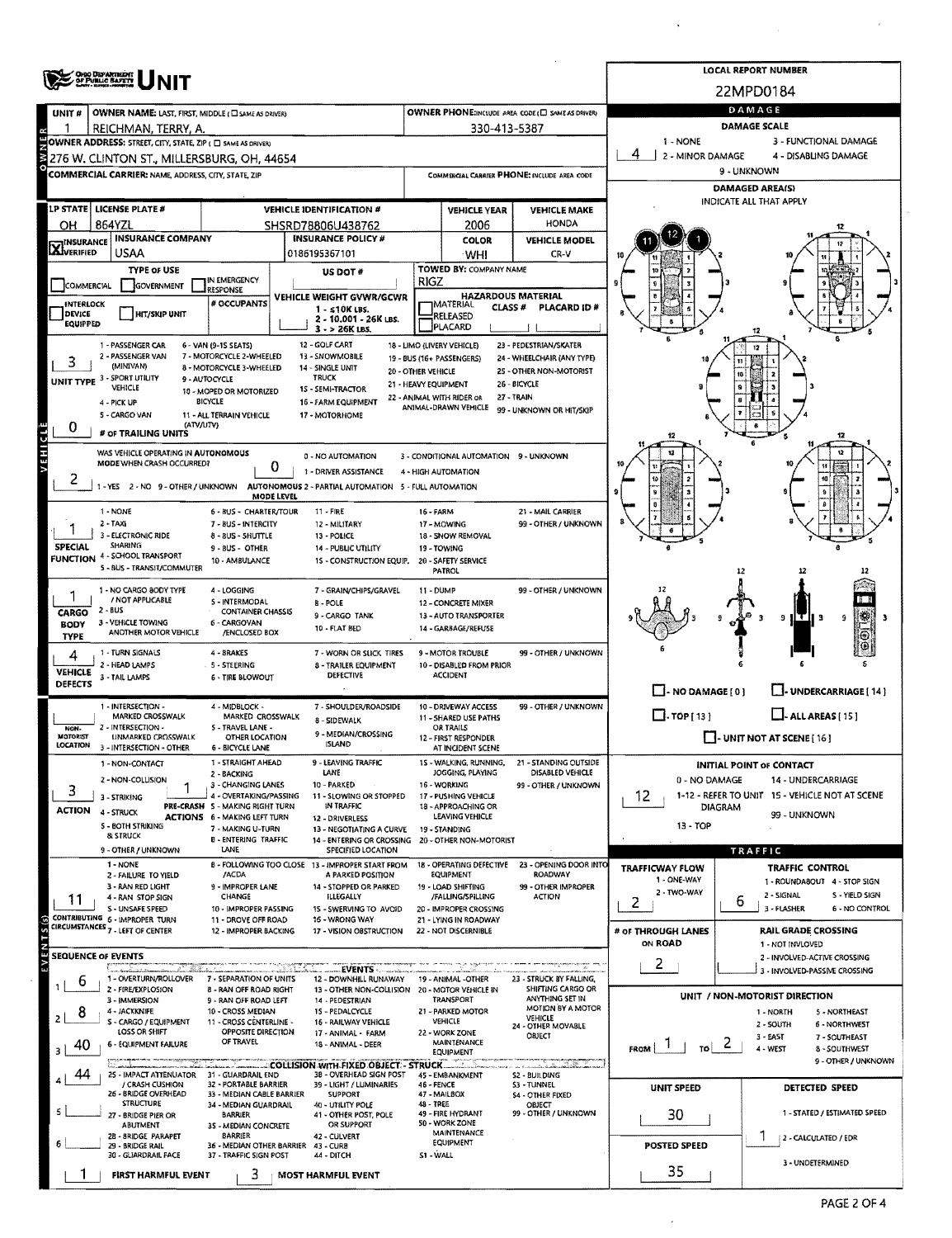| <sup>চুল্লা</sup> স্ক্রাজ্য / Non-Motorist<br>22MPD0184<br>UNIT#<br>NAME: LAST, FIRST, MIDDLE<br>DATE OF BIRTH<br>NEUBERT, JONATHAN, JEREMIAH<br>02/13/2004<br>ADDRESS: STREET, CITY, STATE, ZIP<br><b>CONTACT PHONE - INCLUDE AREA CODE</b><br>276 W. CLINTON ST., MILLERSBURG, OH, 44654<br>330-933-4915<br><b>INJURIES INJURED</b><br>SAFETY EQUIPMENT<br><b>SEATING</b><br><b>AIR BAG USAGE</b><br>INJURED TAKEN TO: MEDICAL FACILITY (NAME, CITY)<br><b>EMS AGENCY (NAME)</b><br><b>DOT-COMPLIANT</b><br>POSITION<br>USED<br>TAKEN<br><b>MC HELMET</b><br>5<br>BY<br>11<br>2<br>1<br>4<br>LOCAL<br>OL STATE OPERATOR LICENSE NUMBER<br><b>OFFENSE CHARGED</b><br>OFFENSE DESCRIPTION<br><b>CITATION NUMBER</b><br><b>CODE</b><br>OН<br>VC401182<br>4511.202<br>OPERATING VEHICLE WITHOUT REAS<br><b>YKE4RQ</b><br><b>ALCOHOL TEST</b><br><b>DRUG TEST(S)</b><br>ENDORSEMENT<br>OL CLASS<br>ALCOHOL / DRUG SUSPECTED<br><b>CONDITION</b><br><b>RESTRICTION SELECT UP TO 3</b><br><b>DRIVER</b><br><b>DISTRACTED!</b><br>ALCOHOL<br>MARUUANA<br><b>STATUS</b><br><b>TYPE</b><br>VALUE<br><b>STATUS</b><br><b>TYPE</b><br>BY <sub>1</sub><br>3<br>4<br>1<br><b>OTHER DRUG</b><br>1<br>1<br>ำ<br>NAME: LAST, FIRST, MIDDLE<br>UNIT #<br>DATE OF BIRTH<br><b>ADDRESS: STREET, CITY, STATE, ZIP</b><br><b>CONTACT PHONE - INCLUDE AREA CODE</b><br><b>SEATING</b><br>AIR BAG USAGE<br><b>INJURIES INJURED</b><br>INJURED TAKEN TO: MEDICAL FACILITY (NAME, CITY)<br>SAFETY EQUIPMENT<br><b>EMS AGENCY (NAME)</b><br><b>DOT-Com</b> pliant<br>POSITION<br>USED<br><b>TAKEN</b><br>MC HELMET<br>BY<br>LOCAL<br>OL STATE OPERATOR LICENSE NUMBER<br>OFFENSE DESCRIPTION<br><b>OFFENSE CHARGED</b><br><b>CITATION NUMBER</b><br><b>CODE</b><br><b>ALCOHOL TEST</b><br><b>DRUG TEST(S)</b><br><b>ENDORSEMENT</b><br>OL CLASS<br><b>ALCOHOL / DRUG SUSPECTED</b><br><b>DRIVER</b><br><b>CONDITION</b><br><b>RESTRICTION SELECT UP TO 3</b><br>DISTRACTED<br>MARUUANA<br><b>ALCOHOL</b><br>VALUE<br><b>STATUS</b><br><b>STATUS</b><br><b>TYPE</b><br>TYPE<br>BY<br>OTHER DRUG<br>UNIT #<br>NAME: LAST, FIRST, MIDDLE<br>DATE OF BIRTH<br><b>ADDRESS: STREET, CITY, STATE, ZIP</b><br><b>CONTACT PHONE - INCLUDE AREA CODE</b><br><b>INJURIES INJURED</b><br><b>SEATING</b><br><b>EMS AGENCY (NAME)</b><br>INJURED TAKEN TO; MEDICAL FACILITY (NAME, CITY)<br><b>SAFETY EQUIPMENT</b><br>AIR BAG USAGE<br>DOT-Compliant<br>POSITION<br>USED<br><b>TAKEN</b><br>MC HELMET<br>BY<br>OL STATE OPERATOR LICENSE NUMBER<br>LOCAL<br>¥<br>OFFENSE DESCRIPTION<br>OFFENSE CHARGED<br><b>CITATION NUMBER</b><br>CODE<br><b>ALCOHOL TEST</b><br><b>DRUG TEST(S)</b><br><b>ENDORSEMENT</b><br><b>OL CLASS</b><br>ALCOHOL / DRUG SUSPECTED<br>CONDITION<br><b>RESTRICTION SELECT UP TO 3</b><br><b>DRIVER</b><br><b>DISTRACTED</b><br><b>I</b> ALCOHOL<br>MARUUANA<br><b>STATUS</b><br><b>TYPE</b><br>VALUE<br><b>STATUS</b><br><b>TYPE</b><br>BΥ<br>OTHER DRUG<br><b>SEATING POSITION</b><br><b>INJURIES</b><br>AIR BAG<br>OL CLASS<br>OL RESTRICTION(S)<br><b>DRIVER DISTRACTION</b><br>1-NOT DEPLOYED<br>1-FATAL<br>1 - FRONT - LEFT SIDE<br>1 - NOT DISTRACTED<br>1 - NONE GIVEN<br>1-ALCOHOL INTERLOCK<br>1 - CLASS A<br>2-DEPLOYED FRONT<br>(MOTORCYCLE DRIVER)<br>2 - MANUALLY OPERATING AN<br><b>DEVICE</b><br>2 - SUSPECTED SERIOUS<br>2 - CLASS B<br>3 - DEPLOYED SIDE<br><b>FRONT - MIDDLE</b><br><b>ELECTRONIC:</b><br>3 - TEST GIVEN,<br>2 - CDL INTRASTATE ONLY<br><b>INJURY</b><br>4 - DEPLOYED BOTH<br>3 - FRONT - RIGHT SIDE<br><b>COMMUNICATION DEVICE</b><br><b>CORRECTIVE LENSES</b><br>E.<br>3 - CLASS C<br>- SUSPECTED MINOR<br><b>FRONT/SIDE</b><br>4 - FARM WAIVER<br>4 - SECOND - LEFT SIDE<br>(TEXTING, TYPING,<br>/ UNUSABLE<br><b>INJURY</b><br>5 - NOT APPLICABLE<br>4 - REGULAR CLASS<br>5. EXCEPT CLASS A BUS -<br>(MOTORCYCLE PASSENGER)<br><b>DIALING</b><br><b>TALKING ON HANDS-FREE</b><br>4 - POSSIBLE INJURY<br>9 - DEPLOYMENT UNKNOWN<br>$(OHIO = DI$<br><b>6 - EXCEPT CLASS A</b><br>- SECOND - MIDDLE<br><b>RESULTS KNOWN</b><br>COMMUNICATION DEVICE<br>& CLASS B BUS.<br>5. - NO APPARENT INJURY<br>6 - SECOND - RIGHT SIDE<br>5 - M/C MOPED ONLY-<br>4 - TALKING ON HAND HELD.<br><b>EXCEPT TRACTOR-TRAILER</b><br>7 - THIRD - LEFT SIDE<br><b>EJECTION</b><br>COMMUNICATION DEVICE<br>6 NO VALID OL<br>8 - INTERMEDIATE LICENSE<br>(MOTORCYCLE SIDE CAR)<br><b>INJURIES TAKEN BY</b><br>S - OTHER ACTIVITY WITH AN<br><b>RESTRICTIONS</b><br>- NOT EJECTED<br>8 - Third - Middle<br>ELECTRONIC DEVICE<br>LEARNER'S PERMIT<br>2 - PARTIALLY EJECTED<br>OL ENDORSEMENT<br>1 - NOT TRANSPORTED<br>1 - NONE<br><b>9 THIRD RIGHT SIDE are</b><br>6-PASSENGER<br><b>RESTRICTIONS</b><br>3 - TOTALLY EJECTED<br><b><i>TREATED AT SCENE</i></b><br>10 - SLEEPER SECTION<br>2 - BLOOD<br>7 - OTHER DISTRACTION<br>10 - LIMITED TO DAYLIGHT<br>H - HAZMAT<br>4 - NOT APPLICABLE<br>2 - EMSI<br>OF TRUCK CAB<br><b>3-URINE</b><br>INSIDE THE VEHICLE<br><b>ONLY NEW</b><br>M - MOTORCYCLE<br>11 - PASSENGER IN<br>4 - BREATH<br>8 - OTHER DISTRACTION<br>11 - LIMITED TO EMPLOYMENT.<br>3 - POLICE<br><b>TRAPPED</b><br>OTHER ENCLOSED CARGO<br>OUTSIDE THE VEHICLE<br><b>S-OTHER</b><br>12. LIMITED OTHER<br>P - PASSENGER<br>1-NOT TRAPPED<br>9 - OTHER / UNKNOWN<br>9 - OTHER / UNKNOWN<br>AREA (NON-TRAILING UNIT)<br>13. MECHANICAL DEVICES<br>N-TANKER<br>2 - EXTRICATED BY<br>BUS, PICK-UP WITH CAPI<br>(SPECIAL BRAKES, HAND)<br><b>CONDITION</b><br>- PASSENGER IN -<br>1 - NONE<br>MECHANICAL MEANS<br>Q - MOTOR SCOOTER<br>CONTROLS, OR OTHER<br><b>SAFETY EQUIPMENT</b><br>UNENCLOSED CARGO AREA 3 - FREED BY<br>1 - APPARENTLY NORMAL<br>$2 - BLOOD$<br>ADAPTIVE DEVICES)<br>r = Three-Wheel  <br>I. - NONE USED *<br>13 - TRAILING UNIT<br>NON-MECHANICAL MEANS<br>2 - PHYSICAL IMPAIRMENT<br>3-JURINE<br>14 - MILITARY VEHICLES ONLY<br><b>MOTORCYCLE</b><br>2 - SHOULDER BELT-ONLY<br>14 - RIDING ON VEHICLE<br>3 - EMOTIONAL (E.G.,<br>4-OTHER<br>15 - MOTOR VEHICLES<br><b>S-SCHOOL BUS</b><br><b>USED: 28</b><br><b>EXTERIOR</b><br>DEPRESSED, ANGRY,<br>WITHOUT AIR BRAKES<br>DRUG TEST RESULT(S)<br>disturbed) - -<br>- LAP BELT, ONLY USED.<br>16 - OUTSIDE MIRROR-<br>(NON-TRAILING UNIT)<br><b>T'-DOUBLE &amp; TRIPLE</b><br>17 - PROSTHETIC AID.<br>15 - NON-MOTORIST<br>4 - SHOULDER & LAP BELT<br>4 - ILLNESS<br>TRAILERS<br>18 - OTHER<br>99 - OTHER / UNKNOWN<br><b>USED</b><br>5 - FELL ASLEEP, FAINTED,<br>X-TANKER / HAZMAT<br>5 - CHILD RESTRAINT SYSTEM<br>FATIGUED, ETC. | <b>LOCAL REPORT NUMBER</b>            |                               |  |  |               |                |  |   |  |  |  |  |  |  |  |  |  |  |  |  |  |  |  |  |  |  |  |  |  |  |  |  |  |  |  |  |  |  |  |  |  |  |  |  |  |  |  |  |  |  |  |  |  |
|--------------------------------------------------------------------------------------------------------------------------------------------------------------------------------------------------------------------------------------------------------------------------------------------------------------------------------------------------------------------------------------------------------------------------------------------------------------------------------------------------------------------------------------------------------------------------------------------------------------------------------------------------------------------------------------------------------------------------------------------------------------------------------------------------------------------------------------------------------------------------------------------------------------------------------------------------------------------------------------------------------------------------------------------------------------------------------------------------------------------------------------------------------------------------------------------------------------------------------------------------------------------------------------------------------------------------------------------------------------------------------------------------------------------------------------------------------------------------------------------------------------------------------------------------------------------------------------------------------------------------------------------------------------------------------------------------------------------------------------------------------------------------------------------------------------------------------------------------------------------------------------------------------------------------------------------------------------------------------------------------------------------------------------------------------------------------------------------------------------------------------------------------------------------------------------------------------------------------------------------------------------------------------------------------------------------------------------------------------------------------------------------------------------------------------------------------------------------------------------------------------------------------------------------------------------------------------------------------------------------------------------------------------------------------------------------------------------------------------------------------------------------------------------------------------------------------------------------------------------------------------------------------------------------------------------------------------------------------------------------------------------------------------------------------------------------------------------------------------------------------------------------------------------------------------------------------------------------------------------------------------------------------------------------------------------------------------------------------------------------------------------------------------------------------------------------------------------------------------------------------------------------------------------------------------------------------------------------------------------------------------------------------------------------------------------------------------------------------------------------------------------------------------------------------------------------------------------------------------------------------------------------------------------------------------------------------------------------------------------------------------------------------------------------------------------------------------------------------------------------------------------------------------------------------------------------------------------------------------------------------------------------------------------------------------------------------------------------------------------------------------------------------------------------------------------------------------------------------------------------------------------------------------------------------------------------------------------------------------------------------------------------------------------------------------------------------------------------------------------------------------------------------------------------------------------------------------------------------------------------------------------------------------------------------------------------------------------------------------------------------------------------------------------------------------------------------------------------------------------------------------------------------------------------------------------------------------------------------------------------------------------------------------------------------------------------------------------------------------------------------------------------------------------------------------------------------------------------------------------------------------------------------------------------------------------------------------------------------------------------------------------------------------------------------------------------------------------------------------------------------------------------------------------------------------------------------------------------------------------------------------------------------------------------------------------------------------------------------------------------------------------------------------------------------------------------------------------------------------------------------------------------------------------------------------------------------------------------------------------------------------------------------------------------------------------------------------------------------------------------------------------------------------------------------------------------------------------------------------------------------------------------------|---------------------------------------|-------------------------------|--|--|---------------|----------------|--|---|--|--|--|--|--|--|--|--|--|--|--|--|--|--|--|--|--|--|--|--|--|--|--|--|--|--|--|--|--|--|--|--|--|--|--|--|--|--|--|--|--|--|--|--|--|
|                                                                                                                                                                                                                                                                                                                                                                                                                                                                                                                                                                                                                                                                                                                                                                                                                                                                                                                                                                                                                                                                                                                                                                                                                                                                                                                                                                                                                                                                                                                                                                                                                                                                                                                                                                                                                                                                                                                                                                                                                                                                                                                                                                                                                                                                                                                                                                                                                                                                                                                                                                                                                                                                                                                                                                                                                                                                                                                                                                                                                                                                                                                                                                                                                                                                                                                                                                                                                                                                                                                                                                                                                                                                                                                                                                                                                                                                                                                                                                                                                                                                                                                                                                                                                                                                                                                                                                                                                                                                                                                                                                                                                                                                                                                                                                                                                                                                                                                                                                                                                                                                                                                                                                                                                                                                                                                                                                                                                                                                                                                                                                                                                                                                                                                                                                                                                                                                                                                                                                                                                                                                                                                                                                                                                                                                                                                                                                                                                                                                                                                          | AGE                                   | <b>GENDER</b>                 |  |  |               |                |  |   |  |  |  |  |  |  |  |  |  |  |  |  |  |  |  |  |  |  |  |  |  |  |  |  |  |  |  |  |  |  |  |  |  |  |  |  |  |  |  |  |  |  |  |  |  |
|                                                                                                                                                                                                                                                                                                                                                                                                                                                                                                                                                                                                                                                                                                                                                                                                                                                                                                                                                                                                                                                                                                                                                                                                                                                                                                                                                                                                                                                                                                                                                                                                                                                                                                                                                                                                                                                                                                                                                                                                                                                                                                                                                                                                                                                                                                                                                                                                                                                                                                                                                                                                                                                                                                                                                                                                                                                                                                                                                                                                                                                                                                                                                                                                                                                                                                                                                                                                                                                                                                                                                                                                                                                                                                                                                                                                                                                                                                                                                                                                                                                                                                                                                                                                                                                                                                                                                                                                                                                                                                                                                                                                                                                                                                                                                                                                                                                                                                                                                                                                                                                                                                                                                                                                                                                                                                                                                                                                                                                                                                                                                                                                                                                                                                                                                                                                                                                                                                                                                                                                                                                                                                                                                                                                                                                                                                                                                                                                                                                                                                                          | 17                                    |                               |  |  |               |                |  | м |  |  |  |  |  |  |  |  |  |  |  |  |  |  |  |  |  |  |  |  |  |  |  |  |  |  |  |  |  |  |  |  |  |  |  |  |  |  |  |  |  |  |  |  |  |
|                                                                                                                                                                                                                                                                                                                                                                                                                                                                                                                                                                                                                                                                                                                                                                                                                                                                                                                                                                                                                                                                                                                                                                                                                                                                                                                                                                                                                                                                                                                                                                                                                                                                                                                                                                                                                                                                                                                                                                                                                                                                                                                                                                                                                                                                                                                                                                                                                                                                                                                                                                                                                                                                                                                                                                                                                                                                                                                                                                                                                                                                                                                                                                                                                                                                                                                                                                                                                                                                                                                                                                                                                                                                                                                                                                                                                                                                                                                                                                                                                                                                                                                                                                                                                                                                                                                                                                                                                                                                                                                                                                                                                                                                                                                                                                                                                                                                                                                                                                                                                                                                                                                                                                                                                                                                                                                                                                                                                                                                                                                                                                                                                                                                                                                                                                                                                                                                                                                                                                                                                                                                                                                                                                                                                                                                                                                                                                                                                                                                                                                          |                                       |                               |  |  |               |                |  |   |  |  |  |  |  |  |  |  |  |  |  |  |  |  |  |  |  |  |  |  |  |  |  |  |  |  |  |  |  |  |  |  |  |  |  |  |  |  |  |  |  |  |  |  |  |
|                                                                                                                                                                                                                                                                                                                                                                                                                                                                                                                                                                                                                                                                                                                                                                                                                                                                                                                                                                                                                                                                                                                                                                                                                                                                                                                                                                                                                                                                                                                                                                                                                                                                                                                                                                                                                                                                                                                                                                                                                                                                                                                                                                                                                                                                                                                                                                                                                                                                                                                                                                                                                                                                                                                                                                                                                                                                                                                                                                                                                                                                                                                                                                                                                                                                                                                                                                                                                                                                                                                                                                                                                                                                                                                                                                                                                                                                                                                                                                                                                                                                                                                                                                                                                                                                                                                                                                                                                                                                                                                                                                                                                                                                                                                                                                                                                                                                                                                                                                                                                                                                                                                                                                                                                                                                                                                                                                                                                                                                                                                                                                                                                                                                                                                                                                                                                                                                                                                                                                                                                                                                                                                                                                                                                                                                                                                                                                                                                                                                                                                          |                                       |                               |  |  |               |                |  |   |  |  |  |  |  |  |  |  |  |  |  |  |  |  |  |  |  |  |  |  |  |  |  |  |  |  |  |  |  |  |  |  |  |  |  |  |  |  |  |  |  |  |  |  |  |
|                                                                                                                                                                                                                                                                                                                                                                                                                                                                                                                                                                                                                                                                                                                                                                                                                                                                                                                                                                                                                                                                                                                                                                                                                                                                                                                                                                                                                                                                                                                                                                                                                                                                                                                                                                                                                                                                                                                                                                                                                                                                                                                                                                                                                                                                                                                                                                                                                                                                                                                                                                                                                                                                                                                                                                                                                                                                                                                                                                                                                                                                                                                                                                                                                                                                                                                                                                                                                                                                                                                                                                                                                                                                                                                                                                                                                                                                                                                                                                                                                                                                                                                                                                                                                                                                                                                                                                                                                                                                                                                                                                                                                                                                                                                                                                                                                                                                                                                                                                                                                                                                                                                                                                                                                                                                                                                                                                                                                                                                                                                                                                                                                                                                                                                                                                                                                                                                                                                                                                                                                                                                                                                                                                                                                                                                                                                                                                                                                                                                                                                          | <b>EJECTION</b>                       |                               |  |  |               | <b>TRAPPED</b> |  |   |  |  |  |  |  |  |  |  |  |  |  |  |  |  |  |  |  |  |  |  |  |  |  |  |  |  |  |  |  |  |  |  |  |  |  |  |  |  |  |  |  |  |  |  |  |
|                                                                                                                                                                                                                                                                                                                                                                                                                                                                                                                                                                                                                                                                                                                                                                                                                                                                                                                                                                                                                                                                                                                                                                                                                                                                                                                                                                                                                                                                                                                                                                                                                                                                                                                                                                                                                                                                                                                                                                                                                                                                                                                                                                                                                                                                                                                                                                                                                                                                                                                                                                                                                                                                                                                                                                                                                                                                                                                                                                                                                                                                                                                                                                                                                                                                                                                                                                                                                                                                                                                                                                                                                                                                                                                                                                                                                                                                                                                                                                                                                                                                                                                                                                                                                                                                                                                                                                                                                                                                                                                                                                                                                                                                                                                                                                                                                                                                                                                                                                                                                                                                                                                                                                                                                                                                                                                                                                                                                                                                                                                                                                                                                                                                                                                                                                                                                                                                                                                                                                                                                                                                                                                                                                                                                                                                                                                                                                                                                                                                                                                          | 1                                     |                               |  |  |               |                |  |   |  |  |  |  |  |  |  |  |  |  |  |  |  |  |  |  |  |  |  |  |  |  |  |  |  |  |  |  |  |  |  |  |  |  |  |  |  |  |  |  |  |  |  |  |  |
|                                                                                                                                                                                                                                                                                                                                                                                                                                                                                                                                                                                                                                                                                                                                                                                                                                                                                                                                                                                                                                                                                                                                                                                                                                                                                                                                                                                                                                                                                                                                                                                                                                                                                                                                                                                                                                                                                                                                                                                                                                                                                                                                                                                                                                                                                                                                                                                                                                                                                                                                                                                                                                                                                                                                                                                                                                                                                                                                                                                                                                                                                                                                                                                                                                                                                                                                                                                                                                                                                                                                                                                                                                                                                                                                                                                                                                                                                                                                                                                                                                                                                                                                                                                                                                                                                                                                                                                                                                                                                                                                                                                                                                                                                                                                                                                                                                                                                                                                                                                                                                                                                                                                                                                                                                                                                                                                                                                                                                                                                                                                                                                                                                                                                                                                                                                                                                                                                                                                                                                                                                                                                                                                                                                                                                                                                                                                                                                                                                                                                                                          |                                       |                               |  |  |               |                |  |   |  |  |  |  |  |  |  |  |  |  |  |  |  |  |  |  |  |  |  |  |  |  |  |  |  |  |  |  |  |  |  |  |  |  |  |  |  |  |  |  |  |  |  |  |  |
|                                                                                                                                                                                                                                                                                                                                                                                                                                                                                                                                                                                                                                                                                                                                                                                                                                                                                                                                                                                                                                                                                                                                                                                                                                                                                                                                                                                                                                                                                                                                                                                                                                                                                                                                                                                                                                                                                                                                                                                                                                                                                                                                                                                                                                                                                                                                                                                                                                                                                                                                                                                                                                                                                                                                                                                                                                                                                                                                                                                                                                                                                                                                                                                                                                                                                                                                                                                                                                                                                                                                                                                                                                                                                                                                                                                                                                                                                                                                                                                                                                                                                                                                                                                                                                                                                                                                                                                                                                                                                                                                                                                                                                                                                                                                                                                                                                                                                                                                                                                                                                                                                                                                                                                                                                                                                                                                                                                                                                                                                                                                                                                                                                                                                                                                                                                                                                                                                                                                                                                                                                                                                                                                                                                                                                                                                                                                                                                                                                                                                                                          |                                       |                               |  |  |               |                |  |   |  |  |  |  |  |  |  |  |  |  |  |  |  |  |  |  |  |  |  |  |  |  |  |  |  |  |  |  |  |  |  |  |  |  |  |  |  |  |  |  |  |  |  |  |  |
|                                                                                                                                                                                                                                                                                                                                                                                                                                                                                                                                                                                                                                                                                                                                                                                                                                                                                                                                                                                                                                                                                                                                                                                                                                                                                                                                                                                                                                                                                                                                                                                                                                                                                                                                                                                                                                                                                                                                                                                                                                                                                                                                                                                                                                                                                                                                                                                                                                                                                                                                                                                                                                                                                                                                                                                                                                                                                                                                                                                                                                                                                                                                                                                                                                                                                                                                                                                                                                                                                                                                                                                                                                                                                                                                                                                                                                                                                                                                                                                                                                                                                                                                                                                                                                                                                                                                                                                                                                                                                                                                                                                                                                                                                                                                                                                                                                                                                                                                                                                                                                                                                                                                                                                                                                                                                                                                                                                                                                                                                                                                                                                                                                                                                                                                                                                                                                                                                                                                                                                                                                                                                                                                                                                                                                                                                                                                                                                                                                                                                                                          |                                       | RESULTS SELECT UP TO 4        |  |  |               |                |  |   |  |  |  |  |  |  |  |  |  |  |  |  |  |  |  |  |  |  |  |  |  |  |  |  |  |  |  |  |  |  |  |  |  |  |  |  |  |  |  |  |  |  |  |  |  |
|                                                                                                                                                                                                                                                                                                                                                                                                                                                                                                                                                                                                                                                                                                                                                                                                                                                                                                                                                                                                                                                                                                                                                                                                                                                                                                                                                                                                                                                                                                                                                                                                                                                                                                                                                                                                                                                                                                                                                                                                                                                                                                                                                                                                                                                                                                                                                                                                                                                                                                                                                                                                                                                                                                                                                                                                                                                                                                                                                                                                                                                                                                                                                                                                                                                                                                                                                                                                                                                                                                                                                                                                                                                                                                                                                                                                                                                                                                                                                                                                                                                                                                                                                                                                                                                                                                                                                                                                                                                                                                                                                                                                                                                                                                                                                                                                                                                                                                                                                                                                                                                                                                                                                                                                                                                                                                                                                                                                                                                                                                                                                                                                                                                                                                                                                                                                                                                                                                                                                                                                                                                                                                                                                                                                                                                                                                                                                                                                                                                                                                                          |                                       |                               |  |  |               |                |  |   |  |  |  |  |  |  |  |  |  |  |  |  |  |  |  |  |  |  |  |  |  |  |  |  |  |  |  |  |  |  |  |  |  |  |  |  |  |  |  |  |  |  |  |  |  |
|                                                                                                                                                                                                                                                                                                                                                                                                                                                                                                                                                                                                                                                                                                                                                                                                                                                                                                                                                                                                                                                                                                                                                                                                                                                                                                                                                                                                                                                                                                                                                                                                                                                                                                                                                                                                                                                                                                                                                                                                                                                                                                                                                                                                                                                                                                                                                                                                                                                                                                                                                                                                                                                                                                                                                                                                                                                                                                                                                                                                                                                                                                                                                                                                                                                                                                                                                                                                                                                                                                                                                                                                                                                                                                                                                                                                                                                                                                                                                                                                                                                                                                                                                                                                                                                                                                                                                                                                                                                                                                                                                                                                                                                                                                                                                                                                                                                                                                                                                                                                                                                                                                                                                                                                                                                                                                                                                                                                                                                                                                                                                                                                                                                                                                                                                                                                                                                                                                                                                                                                                                                                                                                                                                                                                                                                                                                                                                                                                                                                                                                          | AGE                                   |                               |  |  | <b>GENDER</b> |                |  |   |  |  |  |  |  |  |  |  |  |  |  |  |  |  |  |  |  |  |  |  |  |  |  |  |  |  |  |  |  |  |  |  |  |  |  |  |  |  |  |  |  |  |  |  |  |
|                                                                                                                                                                                                                                                                                                                                                                                                                                                                                                                                                                                                                                                                                                                                                                                                                                                                                                                                                                                                                                                                                                                                                                                                                                                                                                                                                                                                                                                                                                                                                                                                                                                                                                                                                                                                                                                                                                                                                                                                                                                                                                                                                                                                                                                                                                                                                                                                                                                                                                                                                                                                                                                                                                                                                                                                                                                                                                                                                                                                                                                                                                                                                                                                                                                                                                                                                                                                                                                                                                                                                                                                                                                                                                                                                                                                                                                                                                                                                                                                                                                                                                                                                                                                                                                                                                                                                                                                                                                                                                                                                                                                                                                                                                                                                                                                                                                                                                                                                                                                                                                                                                                                                                                                                                                                                                                                                                                                                                                                                                                                                                                                                                                                                                                                                                                                                                                                                                                                                                                                                                                                                                                                                                                                                                                                                                                                                                                                                                                                                                                          |                                       |                               |  |  |               |                |  |   |  |  |  |  |  |  |  |  |  |  |  |  |  |  |  |  |  |  |  |  |  |  |  |  |  |  |  |  |  |  |  |  |  |  |  |  |  |  |  |  |  |  |  |  |  |
|                                                                                                                                                                                                                                                                                                                                                                                                                                                                                                                                                                                                                                                                                                                                                                                                                                                                                                                                                                                                                                                                                                                                                                                                                                                                                                                                                                                                                                                                                                                                                                                                                                                                                                                                                                                                                                                                                                                                                                                                                                                                                                                                                                                                                                                                                                                                                                                                                                                                                                                                                                                                                                                                                                                                                                                                                                                                                                                                                                                                                                                                                                                                                                                                                                                                                                                                                                                                                                                                                                                                                                                                                                                                                                                                                                                                                                                                                                                                                                                                                                                                                                                                                                                                                                                                                                                                                                                                                                                                                                                                                                                                                                                                                                                                                                                                                                                                                                                                                                                                                                                                                                                                                                                                                                                                                                                                                                                                                                                                                                                                                                                                                                                                                                                                                                                                                                                                                                                                                                                                                                                                                                                                                                                                                                                                                                                                                                                                                                                                                                                          |                                       |                               |  |  |               |                |  |   |  |  |  |  |  |  |  |  |  |  |  |  |  |  |  |  |  |  |  |  |  |  |  |  |  |  |  |  |  |  |  |  |  |  |  |  |  |  |  |  |  |  |  |  |  |
|                                                                                                                                                                                                                                                                                                                                                                                                                                                                                                                                                                                                                                                                                                                                                                                                                                                                                                                                                                                                                                                                                                                                                                                                                                                                                                                                                                                                                                                                                                                                                                                                                                                                                                                                                                                                                                                                                                                                                                                                                                                                                                                                                                                                                                                                                                                                                                                                                                                                                                                                                                                                                                                                                                                                                                                                                                                                                                                                                                                                                                                                                                                                                                                                                                                                                                                                                                                                                                                                                                                                                                                                                                                                                                                                                                                                                                                                                                                                                                                                                                                                                                                                                                                                                                                                                                                                                                                                                                                                                                                                                                                                                                                                                                                                                                                                                                                                                                                                                                                                                                                                                                                                                                                                                                                                                                                                                                                                                                                                                                                                                                                                                                                                                                                                                                                                                                                                                                                                                                                                                                                                                                                                                                                                                                                                                                                                                                                                                                                                                                                          |                                       |                               |  |  |               |                |  |   |  |  |  |  |  |  |  |  |  |  |  |  |  |  |  |  |  |  |  |  |  |  |  |  |  |  |  |  |  |  |  |  |  |  |  |  |  |  |  |  |  |  |  |  |  |
|                                                                                                                                                                                                                                                                                                                                                                                                                                                                                                                                                                                                                                                                                                                                                                                                                                                                                                                                                                                                                                                                                                                                                                                                                                                                                                                                                                                                                                                                                                                                                                                                                                                                                                                                                                                                                                                                                                                                                                                                                                                                                                                                                                                                                                                                                                                                                                                                                                                                                                                                                                                                                                                                                                                                                                                                                                                                                                                                                                                                                                                                                                                                                                                                                                                                                                                                                                                                                                                                                                                                                                                                                                                                                                                                                                                                                                                                                                                                                                                                                                                                                                                                                                                                                                                                                                                                                                                                                                                                                                                                                                                                                                                                                                                                                                                                                                                                                                                                                                                                                                                                                                                                                                                                                                                                                                                                                                                                                                                                                                                                                                                                                                                                                                                                                                                                                                                                                                                                                                                                                                                                                                                                                                                                                                                                                                                                                                                                                                                                                                                          | <b>EJECTION</b>                       |                               |  |  |               | <b>TRAPPED</b> |  |   |  |  |  |  |  |  |  |  |  |  |  |  |  |  |  |  |  |  |  |  |  |  |  |  |  |  |  |  |  |  |  |  |  |  |  |  |  |  |  |  |  |  |  |  |  |
|                                                                                                                                                                                                                                                                                                                                                                                                                                                                                                                                                                                                                                                                                                                                                                                                                                                                                                                                                                                                                                                                                                                                                                                                                                                                                                                                                                                                                                                                                                                                                                                                                                                                                                                                                                                                                                                                                                                                                                                                                                                                                                                                                                                                                                                                                                                                                                                                                                                                                                                                                                                                                                                                                                                                                                                                                                                                                                                                                                                                                                                                                                                                                                                                                                                                                                                                                                                                                                                                                                                                                                                                                                                                                                                                                                                                                                                                                                                                                                                                                                                                                                                                                                                                                                                                                                                                                                                                                                                                                                                                                                                                                                                                                                                                                                                                                                                                                                                                                                                                                                                                                                                                                                                                                                                                                                                                                                                                                                                                                                                                                                                                                                                                                                                                                                                                                                                                                                                                                                                                                                                                                                                                                                                                                                                                                                                                                                                                                                                                                                                          |                                       |                               |  |  |               |                |  |   |  |  |  |  |  |  |  |  |  |  |  |  |  |  |  |  |  |  |  |  |  |  |  |  |  |  |  |  |  |  |  |  |  |  |  |  |  |  |  |  |  |  |  |  |  |
|                                                                                                                                                                                                                                                                                                                                                                                                                                                                                                                                                                                                                                                                                                                                                                                                                                                                                                                                                                                                                                                                                                                                                                                                                                                                                                                                                                                                                                                                                                                                                                                                                                                                                                                                                                                                                                                                                                                                                                                                                                                                                                                                                                                                                                                                                                                                                                                                                                                                                                                                                                                                                                                                                                                                                                                                                                                                                                                                                                                                                                                                                                                                                                                                                                                                                                                                                                                                                                                                                                                                                                                                                                                                                                                                                                                                                                                                                                                                                                                                                                                                                                                                                                                                                                                                                                                                                                                                                                                                                                                                                                                                                                                                                                                                                                                                                                                                                                                                                                                                                                                                                                                                                                                                                                                                                                                                                                                                                                                                                                                                                                                                                                                                                                                                                                                                                                                                                                                                                                                                                                                                                                                                                                                                                                                                                                                                                                                                                                                                                                                          |                                       |                               |  |  |               |                |  |   |  |  |  |  |  |  |  |  |  |  |  |  |  |  |  |  |  |  |  |  |  |  |  |  |  |  |  |  |  |  |  |  |  |  |  |  |  |  |  |  |  |  |  |  |  |
|                                                                                                                                                                                                                                                                                                                                                                                                                                                                                                                                                                                                                                                                                                                                                                                                                                                                                                                                                                                                                                                                                                                                                                                                                                                                                                                                                                                                                                                                                                                                                                                                                                                                                                                                                                                                                                                                                                                                                                                                                                                                                                                                                                                                                                                                                                                                                                                                                                                                                                                                                                                                                                                                                                                                                                                                                                                                                                                                                                                                                                                                                                                                                                                                                                                                                                                                                                                                                                                                                                                                                                                                                                                                                                                                                                                                                                                                                                                                                                                                                                                                                                                                                                                                                                                                                                                                                                                                                                                                                                                                                                                                                                                                                                                                                                                                                                                                                                                                                                                                                                                                                                                                                                                                                                                                                                                                                                                                                                                                                                                                                                                                                                                                                                                                                                                                                                                                                                                                                                                                                                                                                                                                                                                                                                                                                                                                                                                                                                                                                                                          |                                       |                               |  |  |               |                |  |   |  |  |  |  |  |  |  |  |  |  |  |  |  |  |  |  |  |  |  |  |  |  |  |  |  |  |  |  |  |  |  |  |  |  |  |  |  |  |  |  |  |  |  |  |  |
|                                                                                                                                                                                                                                                                                                                                                                                                                                                                                                                                                                                                                                                                                                                                                                                                                                                                                                                                                                                                                                                                                                                                                                                                                                                                                                                                                                                                                                                                                                                                                                                                                                                                                                                                                                                                                                                                                                                                                                                                                                                                                                                                                                                                                                                                                                                                                                                                                                                                                                                                                                                                                                                                                                                                                                                                                                                                                                                                                                                                                                                                                                                                                                                                                                                                                                                                                                                                                                                                                                                                                                                                                                                                                                                                                                                                                                                                                                                                                                                                                                                                                                                                                                                                                                                                                                                                                                                                                                                                                                                                                                                                                                                                                                                                                                                                                                                                                                                                                                                                                                                                                                                                                                                                                                                                                                                                                                                                                                                                                                                                                                                                                                                                                                                                                                                                                                                                                                                                                                                                                                                                                                                                                                                                                                                                                                                                                                                                                                                                                                                          |                                       | <b>RESULTS SELECT UP TO 4</b> |  |  |               |                |  |   |  |  |  |  |  |  |  |  |  |  |  |  |  |  |  |  |  |  |  |  |  |  |  |  |  |  |  |  |  |  |  |  |  |  |  |  |  |  |  |  |  |  |  |  |  |
|                                                                                                                                                                                                                                                                                                                                                                                                                                                                                                                                                                                                                                                                                                                                                                                                                                                                                                                                                                                                                                                                                                                                                                                                                                                                                                                                                                                                                                                                                                                                                                                                                                                                                                                                                                                                                                                                                                                                                                                                                                                                                                                                                                                                                                                                                                                                                                                                                                                                                                                                                                                                                                                                                                                                                                                                                                                                                                                                                                                                                                                                                                                                                                                                                                                                                                                                                                                                                                                                                                                                                                                                                                                                                                                                                                                                                                                                                                                                                                                                                                                                                                                                                                                                                                                                                                                                                                                                                                                                                                                                                                                                                                                                                                                                                                                                                                                                                                                                                                                                                                                                                                                                                                                                                                                                                                                                                                                                                                                                                                                                                                                                                                                                                                                                                                                                                                                                                                                                                                                                                                                                                                                                                                                                                                                                                                                                                                                                                                                                                                                          |                                       |                               |  |  |               |                |  |   |  |  |  |  |  |  |  |  |  |  |  |  |  |  |  |  |  |  |  |  |  |  |  |  |  |  |  |  |  |  |  |  |  |  |  |  |  |  |  |  |  |  |  |  |  |
|                                                                                                                                                                                                                                                                                                                                                                                                                                                                                                                                                                                                                                                                                                                                                                                                                                                                                                                                                                                                                                                                                                                                                                                                                                                                                                                                                                                                                                                                                                                                                                                                                                                                                                                                                                                                                                                                                                                                                                                                                                                                                                                                                                                                                                                                                                                                                                                                                                                                                                                                                                                                                                                                                                                                                                                                                                                                                                                                                                                                                                                                                                                                                                                                                                                                                                                                                                                                                                                                                                                                                                                                                                                                                                                                                                                                                                                                                                                                                                                                                                                                                                                                                                                                                                                                                                                                                                                                                                                                                                                                                                                                                                                                                                                                                                                                                                                                                                                                                                                                                                                                                                                                                                                                                                                                                                                                                                                                                                                                                                                                                                                                                                                                                                                                                                                                                                                                                                                                                                                                                                                                                                                                                                                                                                                                                                                                                                                                                                                                                                                          | AGE                                   |                               |  |  | <b>GENDER</b> |                |  |   |  |  |  |  |  |  |  |  |  |  |  |  |  |  |  |  |  |  |  |  |  |  |  |  |  |  |  |  |  |  |  |  |  |  |  |  |  |  |  |  |  |  |  |  |  |
|                                                                                                                                                                                                                                                                                                                                                                                                                                                                                                                                                                                                                                                                                                                                                                                                                                                                                                                                                                                                                                                                                                                                                                                                                                                                                                                                                                                                                                                                                                                                                                                                                                                                                                                                                                                                                                                                                                                                                                                                                                                                                                                                                                                                                                                                                                                                                                                                                                                                                                                                                                                                                                                                                                                                                                                                                                                                                                                                                                                                                                                                                                                                                                                                                                                                                                                                                                                                                                                                                                                                                                                                                                                                                                                                                                                                                                                                                                                                                                                                                                                                                                                                                                                                                                                                                                                                                                                                                                                                                                                                                                                                                                                                                                                                                                                                                                                                                                                                                                                                                                                                                                                                                                                                                                                                                                                                                                                                                                                                                                                                                                                                                                                                                                                                                                                                                                                                                                                                                                                                                                                                                                                                                                                                                                                                                                                                                                                                                                                                                                                          |                                       |                               |  |  |               |                |  |   |  |  |  |  |  |  |  |  |  |  |  |  |  |  |  |  |  |  |  |  |  |  |  |  |  |  |  |  |  |  |  |  |  |  |  |  |  |  |  |  |  |  |  |  |  |
|                                                                                                                                                                                                                                                                                                                                                                                                                                                                                                                                                                                                                                                                                                                                                                                                                                                                                                                                                                                                                                                                                                                                                                                                                                                                                                                                                                                                                                                                                                                                                                                                                                                                                                                                                                                                                                                                                                                                                                                                                                                                                                                                                                                                                                                                                                                                                                                                                                                                                                                                                                                                                                                                                                                                                                                                                                                                                                                                                                                                                                                                                                                                                                                                                                                                                                                                                                                                                                                                                                                                                                                                                                                                                                                                                                                                                                                                                                                                                                                                                                                                                                                                                                                                                                                                                                                                                                                                                                                                                                                                                                                                                                                                                                                                                                                                                                                                                                                                                                                                                                                                                                                                                                                                                                                                                                                                                                                                                                                                                                                                                                                                                                                                                                                                                                                                                                                                                                                                                                                                                                                                                                                                                                                                                                                                                                                                                                                                                                                                                                                          | <b>EJECTION</b>                       |                               |  |  |               | <b>TRAPPED</b> |  |   |  |  |  |  |  |  |  |  |  |  |  |  |  |  |  |  |  |  |  |  |  |  |  |  |  |  |  |  |  |  |  |  |  |  |  |  |  |  |  |  |  |  |  |  |  |
|                                                                                                                                                                                                                                                                                                                                                                                                                                                                                                                                                                                                                                                                                                                                                                                                                                                                                                                                                                                                                                                                                                                                                                                                                                                                                                                                                                                                                                                                                                                                                                                                                                                                                                                                                                                                                                                                                                                                                                                                                                                                                                                                                                                                                                                                                                                                                                                                                                                                                                                                                                                                                                                                                                                                                                                                                                                                                                                                                                                                                                                                                                                                                                                                                                                                                                                                                                                                                                                                                                                                                                                                                                                                                                                                                                                                                                                                                                                                                                                                                                                                                                                                                                                                                                                                                                                                                                                                                                                                                                                                                                                                                                                                                                                                                                                                                                                                                                                                                                                                                                                                                                                                                                                                                                                                                                                                                                                                                                                                                                                                                                                                                                                                                                                                                                                                                                                                                                                                                                                                                                                                                                                                                                                                                                                                                                                                                                                                                                                                                                                          |                                       |                               |  |  |               |                |  |   |  |  |  |  |  |  |  |  |  |  |  |  |  |  |  |  |  |  |  |  |  |  |  |  |  |  |  |  |  |  |  |  |  |  |  |  |  |  |  |  |  |  |  |  |  |
|                                                                                                                                                                                                                                                                                                                                                                                                                                                                                                                                                                                                                                                                                                                                                                                                                                                                                                                                                                                                                                                                                                                                                                                                                                                                                                                                                                                                                                                                                                                                                                                                                                                                                                                                                                                                                                                                                                                                                                                                                                                                                                                                                                                                                                                                                                                                                                                                                                                                                                                                                                                                                                                                                                                                                                                                                                                                                                                                                                                                                                                                                                                                                                                                                                                                                                                                                                                                                                                                                                                                                                                                                                                                                                                                                                                                                                                                                                                                                                                                                                                                                                                                                                                                                                                                                                                                                                                                                                                                                                                                                                                                                                                                                                                                                                                                                                                                                                                                                                                                                                                                                                                                                                                                                                                                                                                                                                                                                                                                                                                                                                                                                                                                                                                                                                                                                                                                                                                                                                                                                                                                                                                                                                                                                                                                                                                                                                                                                                                                                                                          |                                       |                               |  |  |               |                |  |   |  |  |  |  |  |  |  |  |  |  |  |  |  |  |  |  |  |  |  |  |  |  |  |  |  |  |  |  |  |  |  |  |  |  |  |  |  |  |  |  |  |  |  |  |  |
|                                                                                                                                                                                                                                                                                                                                                                                                                                                                                                                                                                                                                                                                                                                                                                                                                                                                                                                                                                                                                                                                                                                                                                                                                                                                                                                                                                                                                                                                                                                                                                                                                                                                                                                                                                                                                                                                                                                                                                                                                                                                                                                                                                                                                                                                                                                                                                                                                                                                                                                                                                                                                                                                                                                                                                                                                                                                                                                                                                                                                                                                                                                                                                                                                                                                                                                                                                                                                                                                                                                                                                                                                                                                                                                                                                                                                                                                                                                                                                                                                                                                                                                                                                                                                                                                                                                                                                                                                                                                                                                                                                                                                                                                                                                                                                                                                                                                                                                                                                                                                                                                                                                                                                                                                                                                                                                                                                                                                                                                                                                                                                                                                                                                                                                                                                                                                                                                                                                                                                                                                                                                                                                                                                                                                                                                                                                                                                                                                                                                                                                          |                                       | RESULTS SELECT UP TO 4        |  |  |               |                |  |   |  |  |  |  |  |  |  |  |  |  |  |  |  |  |  |  |  |  |  |  |  |  |  |  |  |  |  |  |  |  |  |  |  |  |  |  |  |  |  |  |  |  |  |  |  |
|                                                                                                                                                                                                                                                                                                                                                                                                                                                                                                                                                                                                                                                                                                                                                                                                                                                                                                                                                                                                                                                                                                                                                                                                                                                                                                                                                                                                                                                                                                                                                                                                                                                                                                                                                                                                                                                                                                                                                                                                                                                                                                                                                                                                                                                                                                                                                                                                                                                                                                                                                                                                                                                                                                                                                                                                                                                                                                                                                                                                                                                                                                                                                                                                                                                                                                                                                                                                                                                                                                                                                                                                                                                                                                                                                                                                                                                                                                                                                                                                                                                                                                                                                                                                                                                                                                                                                                                                                                                                                                                                                                                                                                                                                                                                                                                                                                                                                                                                                                                                                                                                                                                                                                                                                                                                                                                                                                                                                                                                                                                                                                                                                                                                                                                                                                                                                                                                                                                                                                                                                                                                                                                                                                                                                                                                                                                                                                                                                                                                                                                          |                                       |                               |  |  |               |                |  |   |  |  |  |  |  |  |  |  |  |  |  |  |  |  |  |  |  |  |  |  |  |  |  |  |  |  |  |  |  |  |  |  |  |  |  |  |  |  |  |  |  |  |  |  |  |
|                                                                                                                                                                                                                                                                                                                                                                                                                                                                                                                                                                                                                                                                                                                                                                                                                                                                                                                                                                                                                                                                                                                                                                                                                                                                                                                                                                                                                                                                                                                                                                                                                                                                                                                                                                                                                                                                                                                                                                                                                                                                                                                                                                                                                                                                                                                                                                                                                                                                                                                                                                                                                                                                                                                                                                                                                                                                                                                                                                                                                                                                                                                                                                                                                                                                                                                                                                                                                                                                                                                                                                                                                                                                                                                                                                                                                                                                                                                                                                                                                                                                                                                                                                                                                                                                                                                                                                                                                                                                                                                                                                                                                                                                                                                                                                                                                                                                                                                                                                                                                                                                                                                                                                                                                                                                                                                                                                                                                                                                                                                                                                                                                                                                                                                                                                                                                                                                                                                                                                                                                                                                                                                                                                                                                                                                                                                                                                                                                                                                                                                          | <b>TEST STATUS</b>                    |                               |  |  |               |                |  |   |  |  |  |  |  |  |  |  |  |  |  |  |  |  |  |  |  |  |  |  |  |  |  |  |  |  |  |  |  |  |  |  |  |  |  |  |  |  |  |  |  |  |  |  |  |
|                                                                                                                                                                                                                                                                                                                                                                                                                                                                                                                                                                                                                                                                                                                                                                                                                                                                                                                                                                                                                                                                                                                                                                                                                                                                                                                                                                                                                                                                                                                                                                                                                                                                                                                                                                                                                                                                                                                                                                                                                                                                                                                                                                                                                                                                                                                                                                                                                                                                                                                                                                                                                                                                                                                                                                                                                                                                                                                                                                                                                                                                                                                                                                                                                                                                                                                                                                                                                                                                                                                                                                                                                                                                                                                                                                                                                                                                                                                                                                                                                                                                                                                                                                                                                                                                                                                                                                                                                                                                                                                                                                                                                                                                                                                                                                                                                                                                                                                                                                                                                                                                                                                                                                                                                                                                                                                                                                                                                                                                                                                                                                                                                                                                                                                                                                                                                                                                                                                                                                                                                                                                                                                                                                                                                                                                                                                                                                                                                                                                                                                          | 2- TEST REFUSED                       |                               |  |  |               |                |  |   |  |  |  |  |  |  |  |  |  |  |  |  |  |  |  |  |  |  |  |  |  |  |  |  |  |  |  |  |  |  |  |  |  |  |  |  |  |  |  |  |  |  |  |  |  |
|                                                                                                                                                                                                                                                                                                                                                                                                                                                                                                                                                                                                                                                                                                                                                                                                                                                                                                                                                                                                                                                                                                                                                                                                                                                                                                                                                                                                                                                                                                                                                                                                                                                                                                                                                                                                                                                                                                                                                                                                                                                                                                                                                                                                                                                                                                                                                                                                                                                                                                                                                                                                                                                                                                                                                                                                                                                                                                                                                                                                                                                                                                                                                                                                                                                                                                                                                                                                                                                                                                                                                                                                                                                                                                                                                                                                                                                                                                                                                                                                                                                                                                                                                                                                                                                                                                                                                                                                                                                                                                                                                                                                                                                                                                                                                                                                                                                                                                                                                                                                                                                                                                                                                                                                                                                                                                                                                                                                                                                                                                                                                                                                                                                                                                                                                                                                                                                                                                                                                                                                                                                                                                                                                                                                                                                                                                                                                                                                                                                                                                                          | <b>CONTAMINATED SAMPLE</b>            |                               |  |  |               |                |  |   |  |  |  |  |  |  |  |  |  |  |  |  |  |  |  |  |  |  |  |  |  |  |  |  |  |  |  |  |  |  |  |  |  |  |  |  |  |  |  |  |  |  |  |  |  |
|                                                                                                                                                                                                                                                                                                                                                                                                                                                                                                                                                                                                                                                                                                                                                                                                                                                                                                                                                                                                                                                                                                                                                                                                                                                                                                                                                                                                                                                                                                                                                                                                                                                                                                                                                                                                                                                                                                                                                                                                                                                                                                                                                                                                                                                                                                                                                                                                                                                                                                                                                                                                                                                                                                                                                                                                                                                                                                                                                                                                                                                                                                                                                                                                                                                                                                                                                                                                                                                                                                                                                                                                                                                                                                                                                                                                                                                                                                                                                                                                                                                                                                                                                                                                                                                                                                                                                                                                                                                                                                                                                                                                                                                                                                                                                                                                                                                                                                                                                                                                                                                                                                                                                                                                                                                                                                                                                                                                                                                                                                                                                                                                                                                                                                                                                                                                                                                                                                                                                                                                                                                                                                                                                                                                                                                                                                                                                                                                                                                                                                                          | 4 - TEST GIVENA                       |                               |  |  |               |                |  |   |  |  |  |  |  |  |  |  |  |  |  |  |  |  |  |  |  |  |  |  |  |  |  |  |  |  |  |  |  |  |  |  |  |  |  |  |  |  |  |  |  |  |  |  |  |
|                                                                                                                                                                                                                                                                                                                                                                                                                                                                                                                                                                                                                                                                                                                                                                                                                                                                                                                                                                                                                                                                                                                                                                                                                                                                                                                                                                                                                                                                                                                                                                                                                                                                                                                                                                                                                                                                                                                                                                                                                                                                                                                                                                                                                                                                                                                                                                                                                                                                                                                                                                                                                                                                                                                                                                                                                                                                                                                                                                                                                                                                                                                                                                                                                                                                                                                                                                                                                                                                                                                                                                                                                                                                                                                                                                                                                                                                                                                                                                                                                                                                                                                                                                                                                                                                                                                                                                                                                                                                                                                                                                                                                                                                                                                                                                                                                                                                                                                                                                                                                                                                                                                                                                                                                                                                                                                                                                                                                                                                                                                                                                                                                                                                                                                                                                                                                                                                                                                                                                                                                                                                                                                                                                                                                                                                                                                                                                                                                                                                                                                          | 5 - TEST GIVEN.<br>RESULTS UNKNOWN    |                               |  |  |               |                |  |   |  |  |  |  |  |  |  |  |  |  |  |  |  |  |  |  |  |  |  |  |  |  |  |  |  |  |  |  |  |  |  |  |  |  |  |  |  |  |  |  |  |  |  |  |  |
|                                                                                                                                                                                                                                                                                                                                                                                                                                                                                                                                                                                                                                                                                                                                                                                                                                                                                                                                                                                                                                                                                                                                                                                                                                                                                                                                                                                                                                                                                                                                                                                                                                                                                                                                                                                                                                                                                                                                                                                                                                                                                                                                                                                                                                                                                                                                                                                                                                                                                                                                                                                                                                                                                                                                                                                                                                                                                                                                                                                                                                                                                                                                                                                                                                                                                                                                                                                                                                                                                                                                                                                                                                                                                                                                                                                                                                                                                                                                                                                                                                                                                                                                                                                                                                                                                                                                                                                                                                                                                                                                                                                                                                                                                                                                                                                                                                                                                                                                                                                                                                                                                                                                                                                                                                                                                                                                                                                                                                                                                                                                                                                                                                                                                                                                                                                                                                                                                                                                                                                                                                                                                                                                                                                                                                                                                                                                                                                                                                                                                                                          | <b>ALCOHOL TEST TYPE</b>              |                               |  |  |               |                |  |   |  |  |  |  |  |  |  |  |  |  |  |  |  |  |  |  |  |  |  |  |  |  |  |  |  |  |  |  |  |  |  |  |  |  |  |  |  |  |  |  |  |  |  |  |  |
|                                                                                                                                                                                                                                                                                                                                                                                                                                                                                                                                                                                                                                                                                                                                                                                                                                                                                                                                                                                                                                                                                                                                                                                                                                                                                                                                                                                                                                                                                                                                                                                                                                                                                                                                                                                                                                                                                                                                                                                                                                                                                                                                                                                                                                                                                                                                                                                                                                                                                                                                                                                                                                                                                                                                                                                                                                                                                                                                                                                                                                                                                                                                                                                                                                                                                                                                                                                                                                                                                                                                                                                                                                                                                                                                                                                                                                                                                                                                                                                                                                                                                                                                                                                                                                                                                                                                                                                                                                                                                                                                                                                                                                                                                                                                                                                                                                                                                                                                                                                                                                                                                                                                                                                                                                                                                                                                                                                                                                                                                                                                                                                                                                                                                                                                                                                                                                                                                                                                                                                                                                                                                                                                                                                                                                                                                                                                                                                                                                                                                                                          |                                       |                               |  |  |               |                |  |   |  |  |  |  |  |  |  |  |  |  |  |  |  |  |  |  |  |  |  |  |  |  |  |  |  |  |  |  |  |  |  |  |  |  |  |  |  |  |  |  |  |  |  |  |  |
|                                                                                                                                                                                                                                                                                                                                                                                                                                                                                                                                                                                                                                                                                                                                                                                                                                                                                                                                                                                                                                                                                                                                                                                                                                                                                                                                                                                                                                                                                                                                                                                                                                                                                                                                                                                                                                                                                                                                                                                                                                                                                                                                                                                                                                                                                                                                                                                                                                                                                                                                                                                                                                                                                                                                                                                                                                                                                                                                                                                                                                                                                                                                                                                                                                                                                                                                                                                                                                                                                                                                                                                                                                                                                                                                                                                                                                                                                                                                                                                                                                                                                                                                                                                                                                                                                                                                                                                                                                                                                                                                                                                                                                                                                                                                                                                                                                                                                                                                                                                                                                                                                                                                                                                                                                                                                                                                                                                                                                                                                                                                                                                                                                                                                                                                                                                                                                                                                                                                                                                                                                                                                                                                                                                                                                                                                                                                                                                                                                                                                                                          |                                       |                               |  |  |               |                |  |   |  |  |  |  |  |  |  |  |  |  |  |  |  |  |  |  |  |  |  |  |  |  |  |  |  |  |  |  |  |  |  |  |  |  |  |  |  |  |  |  |  |  |  |  |  |
|                                                                                                                                                                                                                                                                                                                                                                                                                                                                                                                                                                                                                                                                                                                                                                                                                                                                                                                                                                                                                                                                                                                                                                                                                                                                                                                                                                                                                                                                                                                                                                                                                                                                                                                                                                                                                                                                                                                                                                                                                                                                                                                                                                                                                                                                                                                                                                                                                                                                                                                                                                                                                                                                                                                                                                                                                                                                                                                                                                                                                                                                                                                                                                                                                                                                                                                                                                                                                                                                                                                                                                                                                                                                                                                                                                                                                                                                                                                                                                                                                                                                                                                                                                                                                                                                                                                                                                                                                                                                                                                                                                                                                                                                                                                                                                                                                                                                                                                                                                                                                                                                                                                                                                                                                                                                                                                                                                                                                                                                                                                                                                                                                                                                                                                                                                                                                                                                                                                                                                                                                                                                                                                                                                                                                                                                                                                                                                                                                                                                                                                          |                                       |                               |  |  |               |                |  |   |  |  |  |  |  |  |  |  |  |  |  |  |  |  |  |  |  |  |  |  |  |  |  |  |  |  |  |  |  |  |  |  |  |  |  |  |  |  |  |  |  |  |  |  |  |
|                                                                                                                                                                                                                                                                                                                                                                                                                                                                                                                                                                                                                                                                                                                                                                                                                                                                                                                                                                                                                                                                                                                                                                                                                                                                                                                                                                                                                                                                                                                                                                                                                                                                                                                                                                                                                                                                                                                                                                                                                                                                                                                                                                                                                                                                                                                                                                                                                                                                                                                                                                                                                                                                                                                                                                                                                                                                                                                                                                                                                                                                                                                                                                                                                                                                                                                                                                                                                                                                                                                                                                                                                                                                                                                                                                                                                                                                                                                                                                                                                                                                                                                                                                                                                                                                                                                                                                                                                                                                                                                                                                                                                                                                                                                                                                                                                                                                                                                                                                                                                                                                                                                                                                                                                                                                                                                                                                                                                                                                                                                                                                                                                                                                                                                                                                                                                                                                                                                                                                                                                                                                                                                                                                                                                                                                                                                                                                                                                                                                                                                          | <b>DRUG TEST TYPE</b>                 |                               |  |  |               |                |  |   |  |  |  |  |  |  |  |  |  |  |  |  |  |  |  |  |  |  |  |  |  |  |  |  |  |  |  |  |  |  |  |  |  |  |  |  |  |  |  |  |  |  |  |  |  |
|                                                                                                                                                                                                                                                                                                                                                                                                                                                                                                                                                                                                                                                                                                                                                                                                                                                                                                                                                                                                                                                                                                                                                                                                                                                                                                                                                                                                                                                                                                                                                                                                                                                                                                                                                                                                                                                                                                                                                                                                                                                                                                                                                                                                                                                                                                                                                                                                                                                                                                                                                                                                                                                                                                                                                                                                                                                                                                                                                                                                                                                                                                                                                                                                                                                                                                                                                                                                                                                                                                                                                                                                                                                                                                                                                                                                                                                                                                                                                                                                                                                                                                                                                                                                                                                                                                                                                                                                                                                                                                                                                                                                                                                                                                                                                                                                                                                                                                                                                                                                                                                                                                                                                                                                                                                                                                                                                                                                                                                                                                                                                                                                                                                                                                                                                                                                                                                                                                                                                                                                                                                                                                                                                                                                                                                                                                                                                                                                                                                                                                                          |                                       |                               |  |  |               |                |  |   |  |  |  |  |  |  |  |  |  |  |  |  |  |  |  |  |  |  |  |  |  |  |  |  |  |  |  |  |  |  |  |  |  |  |  |  |  |  |  |  |  |  |  |  |  |
|                                                                                                                                                                                                                                                                                                                                                                                                                                                                                                                                                                                                                                                                                                                                                                                                                                                                                                                                                                                                                                                                                                                                                                                                                                                                                                                                                                                                                                                                                                                                                                                                                                                                                                                                                                                                                                                                                                                                                                                                                                                                                                                                                                                                                                                                                                                                                                                                                                                                                                                                                                                                                                                                                                                                                                                                                                                                                                                                                                                                                                                                                                                                                                                                                                                                                                                                                                                                                                                                                                                                                                                                                                                                                                                                                                                                                                                                                                                                                                                                                                                                                                                                                                                                                                                                                                                                                                                                                                                                                                                                                                                                                                                                                                                                                                                                                                                                                                                                                                                                                                                                                                                                                                                                                                                                                                                                                                                                                                                                                                                                                                                                                                                                                                                                                                                                                                                                                                                                                                                                                                                                                                                                                                                                                                                                                                                                                                                                                                                                                                                          |                                       |                               |  |  |               |                |  |   |  |  |  |  |  |  |  |  |  |  |  |  |  |  |  |  |  |  |  |  |  |  |  |  |  |  |  |  |  |  |  |  |  |  |  |  |  |  |  |  |  |  |  |  |  |
|                                                                                                                                                                                                                                                                                                                                                                                                                                                                                                                                                                                                                                                                                                                                                                                                                                                                                                                                                                                                                                                                                                                                                                                                                                                                                                                                                                                                                                                                                                                                                                                                                                                                                                                                                                                                                                                                                                                                                                                                                                                                                                                                                                                                                                                                                                                                                                                                                                                                                                                                                                                                                                                                                                                                                                                                                                                                                                                                                                                                                                                                                                                                                                                                                                                                                                                                                                                                                                                                                                                                                                                                                                                                                                                                                                                                                                                                                                                                                                                                                                                                                                                                                                                                                                                                                                                                                                                                                                                                                                                                                                                                                                                                                                                                                                                                                                                                                                                                                                                                                                                                                                                                                                                                                                                                                                                                                                                                                                                                                                                                                                                                                                                                                                                                                                                                                                                                                                                                                                                                                                                                                                                                                                                                                                                                                                                                                                                                                                                                                                                          | 1 - AMPHETAMINES                      |                               |  |  |               |                |  |   |  |  |  |  |  |  |  |  |  |  |  |  |  |  |  |  |  |  |  |  |  |  |  |  |  |  |  |  |  |  |  |  |  |  |  |  |  |  |  |  |  |  |  |  |  |
|                                                                                                                                                                                                                                                                                                                                                                                                                                                                                                                                                                                                                                                                                                                                                                                                                                                                                                                                                                                                                                                                                                                                                                                                                                                                                                                                                                                                                                                                                                                                                                                                                                                                                                                                                                                                                                                                                                                                                                                                                                                                                                                                                                                                                                                                                                                                                                                                                                                                                                                                                                                                                                                                                                                                                                                                                                                                                                                                                                                                                                                                                                                                                                                                                                                                                                                                                                                                                                                                                                                                                                                                                                                                                                                                                                                                                                                                                                                                                                                                                                                                                                                                                                                                                                                                                                                                                                                                                                                                                                                                                                                                                                                                                                                                                                                                                                                                                                                                                                                                                                                                                                                                                                                                                                                                                                                                                                                                                                                                                                                                                                                                                                                                                                                                                                                                                                                                                                                                                                                                                                                                                                                                                                                                                                                                                                                                                                                                                                                                                                                          | 2 - BARBITURATES<br>3-BENZODIAZEPINES |                               |  |  |               |                |  |   |  |  |  |  |  |  |  |  |  |  |  |  |  |  |  |  |  |  |  |  |  |  |  |  |  |  |  |  |  |  |  |  |  |  |  |  |  |  |  |  |  |  |  |  |  |
| - FORWARD FACING:<br>6-UNDER THE INFLUENCE OF<br><b>G-2 CHILD RESTRAINT SYSTEM</b><br>MEDICATIONS / DRUGS /<br><b>GENDER</b><br>S - COCAINE                                                                                                                                                                                                                                                                                                                                                                                                                                                                                                                                                                                                                                                                                                                                                                                                                                                                                                                                                                                                                                                                                                                                                                                                                                                                                                                                                                                                                                                                                                                                                                                                                                                                                                                                                                                                                                                                                                                                                                                                                                                                                                                                                                                                                                                                                                                                                                                                                                                                                                                                                                                                                                                                                                                                                                                                                                                                                                                                                                                                                                                                                                                                                                                                                                                                                                                                                                                                                                                                                                                                                                                                                                                                                                                                                                                                                                                                                                                                                                                                                                                                                                                                                                                                                                                                                                                                                                                                                                                                                                                                                                                                                                                                                                                                                                                                                                                                                                                                                                                                                                                                                                                                                                                                                                                                                                                                                                                                                                                                                                                                                                                                                                                                                                                                                                                                                                                                                                                                                                                                                                                                                                                                                                                                                                                                                                                                                                              | 4 - CANNABINOIDS                      |                               |  |  |               |                |  |   |  |  |  |  |  |  |  |  |  |  |  |  |  |  |  |  |  |  |  |  |  |  |  |  |  |  |  |  |  |  |  |  |  |  |  |  |  |  |  |  |  |  |  |  |  |
| - REAR FACING<br><b>ALCOHOL</b><br><b>F</b> FEMALE<br>7 - BOOSTER SEAT<br>9 - OTHER / UNKNOWN<br>7 - OTHER                                                                                                                                                                                                                                                                                                                                                                                                                                                                                                                                                                                                                                                                                                                                                                                                                                                                                                                                                                                                                                                                                                                                                                                                                                                                                                                                                                                                                                                                                                                                                                                                                                                                                                                                                                                                                                                                                                                                                                                                                                                                                                                                                                                                                                                                                                                                                                                                                                                                                                                                                                                                                                                                                                                                                                                                                                                                                                                                                                                                                                                                                                                                                                                                                                                                                                                                                                                                                                                                                                                                                                                                                                                                                                                                                                                                                                                                                                                                                                                                                                                                                                                                                                                                                                                                                                                                                                                                                                                                                                                                                                                                                                                                                                                                                                                                                                                                                                                                                                                                                                                                                                                                                                                                                                                                                                                                                                                                                                                                                                                                                                                                                                                                                                                                                                                                                                                                                                                                                                                                                                                                                                                                                                                                                                                                                                                                                                                                               | <b>6 - OPIATES / OPIOIDS</b>          |                               |  |  |               |                |  |   |  |  |  |  |  |  |  |  |  |  |  |  |  |  |  |  |  |  |  |  |  |  |  |  |  |  |  |  |  |  |  |  |  |  |  |  |  |  |  |  |  |  |  |  |  |
| M - MALE<br>8 - HELMET USED<br>9 .- PROTECTIVE: PADS USED<br>U - OTHER / UNKNOWN                                                                                                                                                                                                                                                                                                                                                                                                                                                                                                                                                                                                                                                                                                                                                                                                                                                                                                                                                                                                                                                                                                                                                                                                                                                                                                                                                                                                                                                                                                                                                                                                                                                                                                                                                                                                                                                                                                                                                                                                                                                                                                                                                                                                                                                                                                                                                                                                                                                                                                                                                                                                                                                                                                                                                                                                                                                                                                                                                                                                                                                                                                                                                                                                                                                                                                                                                                                                                                                                                                                                                                                                                                                                                                                                                                                                                                                                                                                                                                                                                                                                                                                                                                                                                                                                                                                                                                                                                                                                                                                                                                                                                                                                                                                                                                                                                                                                                                                                                                                                                                                                                                                                                                                                                                                                                                                                                                                                                                                                                                                                                                                                                                                                                                                                                                                                                                                                                                                                                                                                                                                                                                                                                                                                                                                                                                                                                                                                                                         | <b>8 - NEGATIVE RESULTS</b>           |                               |  |  |               |                |  |   |  |  |  |  |  |  |  |  |  |  |  |  |  |  |  |  |  |  |  |  |  |  |  |  |  |  |  |  |  |  |  |  |  |  |  |  |  |  |  |  |  |  |  |  |  |
| (ELBOWS, KNEES, ETC);<br>10 - REFLECTIVE CLOTHING<br>11 - LIGHTING - PEDESTRIAN.                                                                                                                                                                                                                                                                                                                                                                                                                                                                                                                                                                                                                                                                                                                                                                                                                                                                                                                                                                                                                                                                                                                                                                                                                                                                                                                                                                                                                                                                                                                                                                                                                                                                                                                                                                                                                                                                                                                                                                                                                                                                                                                                                                                                                                                                                                                                                                                                                                                                                                                                                                                                                                                                                                                                                                                                                                                                                                                                                                                                                                                                                                                                                                                                                                                                                                                                                                                                                                                                                                                                                                                                                                                                                                                                                                                                                                                                                                                                                                                                                                                                                                                                                                                                                                                                                                                                                                                                                                                                                                                                                                                                                                                                                                                                                                                                                                                                                                                                                                                                                                                                                                                                                                                                                                                                                                                                                                                                                                                                                                                                                                                                                                                                                                                                                                                                                                                                                                                                                                                                                                                                                                                                                                                                                                                                                                                                                                                                                                         |                                       |                               |  |  |               |                |  |   |  |  |  |  |  |  |  |  |  |  |  |  |  |  |  |  |  |  |  |  |  |  |  |  |  |  |  |  |  |  |  |  |  |  |  |  |  |  |  |  |  |  |  |  |  |

 $\overline{\phantom{a}}$ 

 $\hat{\mathbf{r}}$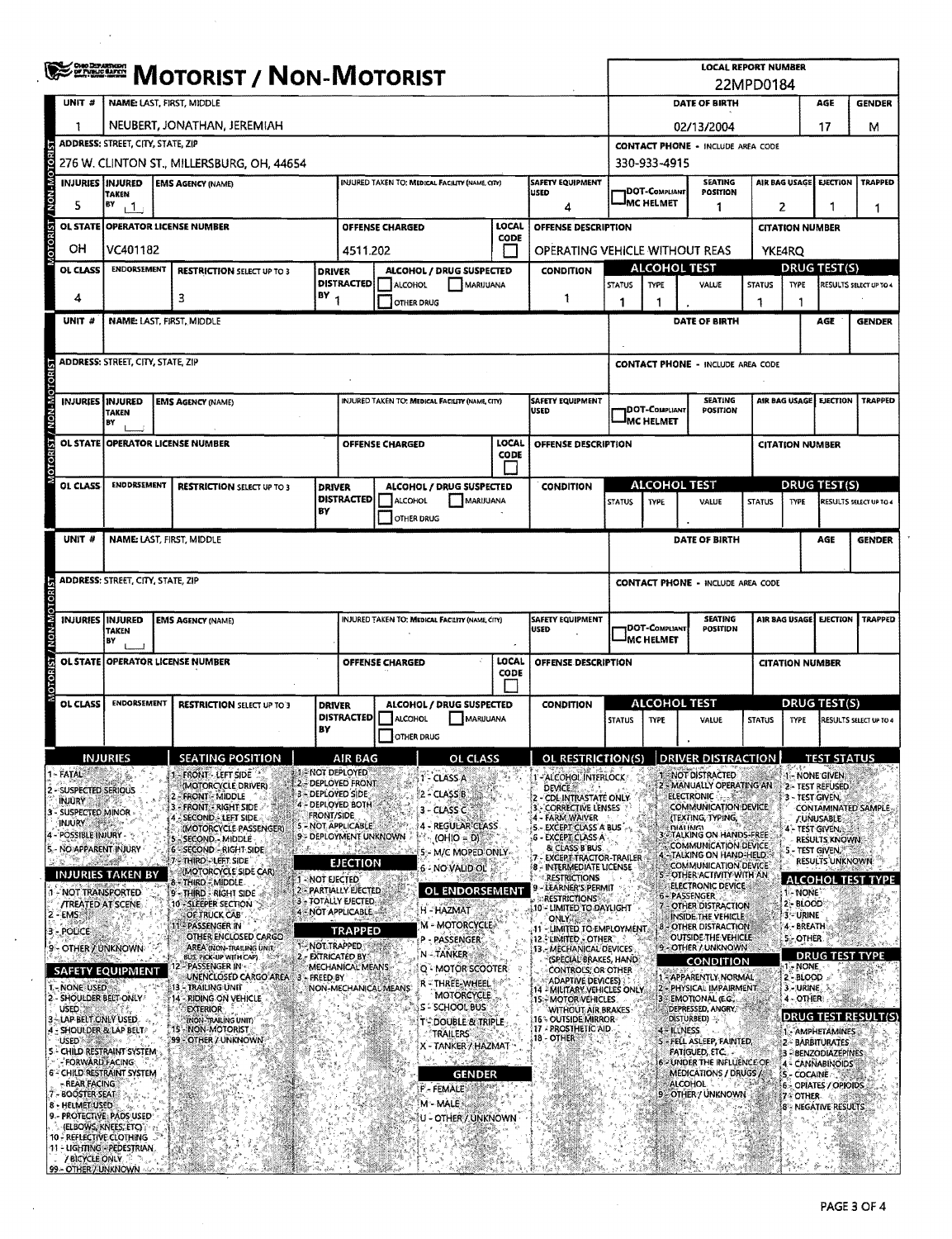|                                                                                           |                                                                                        |                                                                                                                                                        |                                                           | <b>WITH ALSO AND ART AND ASSESS ADDENDUM</b>                                                                                                                                                                                                                                                                                                                                  |                                                                                                                                                                                                                                                                                                                                                                                                                                                                                                                                                                                                                                                                                |                                           |                                   | <b>LOCAL REPORT NUMBER</b><br>22MPD0184                                                                                                                                                                                                                                                                                                              |           |                    |
|-------------------------------------------------------------------------------------------|----------------------------------------------------------------------------------------|--------------------------------------------------------------------------------------------------------------------------------------------------------|-----------------------------------------------------------|-------------------------------------------------------------------------------------------------------------------------------------------------------------------------------------------------------------------------------------------------------------------------------------------------------------------------------------------------------------------------------|--------------------------------------------------------------------------------------------------------------------------------------------------------------------------------------------------------------------------------------------------------------------------------------------------------------------------------------------------------------------------------------------------------------------------------------------------------------------------------------------------------------------------------------------------------------------------------------------------------------------------------------------------------------------------------|-------------------------------------------|-----------------------------------|------------------------------------------------------------------------------------------------------------------------------------------------------------------------------------------------------------------------------------------------------------------------------------------------------------------------------------------------------|-----------|--------------------|
| UNIT <sub>#</sub>                                                                         |                                                                                        | NAME: LAST, FIRST, MIDDLE                                                                                                                              |                                                           |                                                                                                                                                                                                                                                                                                                                                                               |                                                                                                                                                                                                                                                                                                                                                                                                                                                                                                                                                                                                                                                                                |                                           | DATE OF BIRTH                     |                                                                                                                                                                                                                                                                                                                                                      | AGE       | <b>GENDER</b>      |
| <b>AVANDJC</b>                                                                            | ADDRESS: STREET, CITY, STATE, ZIP                                                      |                                                                                                                                                        |                                                           |                                                                                                                                                                                                                                                                                                                                                                               |                                                                                                                                                                                                                                                                                                                                                                                                                                                                                                                                                                                                                                                                                | <b>CONTACT PHONE - INCLUDE AREA CODE</b>  |                                   |                                                                                                                                                                                                                                                                                                                                                      |           |                    |
| INJURIES   INJURED                                                                        | TAKEN<br>ВY                                                                            | <b>EMS AGENCY (NAME)</b>                                                                                                                               |                                                           | INJURED TAKEN TO: MEDICAL FACILITY (NAME, CITY)                                                                                                                                                                                                                                                                                                                               | <b>SAFETY EQUIPMENT</b>                                                                                                                                                                                                                                                                                                                                                                                                                                                                                                                                                                                                                                                        | <b>DOT-COMPLIANT</b><br>MC HELMET         | <b>SLATING</b><br><b>POSITION</b> | AIR BAG USAGE EJECTION                                                                                                                                                                                                                                                                                                                               |           | TRAPPED            |
| UNIT #                                                                                    |                                                                                        | NAME: LAST, FIRST, MIDDLE                                                                                                                              |                                                           |                                                                                                                                                                                                                                                                                                                                                                               |                                                                                                                                                                                                                                                                                                                                                                                                                                                                                                                                                                                                                                                                                |                                           | DATE OF BIRTH                     |                                                                                                                                                                                                                                                                                                                                                      | AGE       | <b>GENDER</b>      |
| <b>DCCUPAN</b>                                                                            | ADDRESS: STREET, CITY, STATE, ZIP                                                      |                                                                                                                                                        |                                                           |                                                                                                                                                                                                                                                                                                                                                                               |                                                                                                                                                                                                                                                                                                                                                                                                                                                                                                                                                                                                                                                                                | <b>CONTACT PHONE - INCLUDE AREA CODE</b>  |                                   |                                                                                                                                                                                                                                                                                                                                                      |           |                    |
|                                                                                           | <b>INJURIES INJURED</b><br><b>TAKEN</b><br>BY                                          | <b>EMS AGENCY (NAME)</b>                                                                                                                               |                                                           | INJURED TAKEN TO: MEDICAL FACILITY (NAME, CITY)                                                                                                                                                                                                                                                                                                                               | SAFETY EQUIPMENT                                                                                                                                                                                                                                                                                                                                                                                                                                                                                                                                                                                                                                                               | <b>DOT-COMPLIANT</b><br><b>IMC HELMET</b> | <b>SEATING</b><br>POSITION        | AIR BAG USAGE                                                                                                                                                                                                                                                                                                                                        | EJECTION  | <b>TRAPPED</b>     |
| UNIT <sub>#</sub>                                                                         |                                                                                        | NAME: LAST, FIRST, MIDDLE                                                                                                                              |                                                           |                                                                                                                                                                                                                                                                                                                                                                               |                                                                                                                                                                                                                                                                                                                                                                                                                                                                                                                                                                                                                                                                                |                                           | <b>DATE OF BIRTH</b>              |                                                                                                                                                                                                                                                                                                                                                      | AGE       | <b>GENDER</b>      |
| <b>DECUPAN</b>                                                                            | ADDRESS: STREET, CITY, STATE, ZIP                                                      |                                                                                                                                                        |                                                           |                                                                                                                                                                                                                                                                                                                                                                               |                                                                                                                                                                                                                                                                                                                                                                                                                                                                                                                                                                                                                                                                                | <b>CONTACT PHONE - INCLUDE AREA CODE</b>  |                                   |                                                                                                                                                                                                                                                                                                                                                      |           |                    |
|                                                                                           | <b>INJURIES INJURED</b><br>TAKEN<br>BY                                                 | <b>EMS AGENCY (NAME)</b>                                                                                                                               |                                                           | INJURED TAKEN TO: MEDICAL FACILITY (NAME, CITY)                                                                                                                                                                                                                                                                                                                               | <b>SAFETY EQUIPMENT</b>                                                                                                                                                                                                                                                                                                                                                                                                                                                                                                                                                                                                                                                        | DOT-Compliant<br>MC HELMET                | SEATING<br>POSITION               | AIR BAG USAGE   EJECTION                                                                                                                                                                                                                                                                                                                             |           | TRAPPED            |
| UNIT #                                                                                    |                                                                                        | NAME: LAST, FIRST, MIDDLE                                                                                                                              |                                                           |                                                                                                                                                                                                                                                                                                                                                                               |                                                                                                                                                                                                                                                                                                                                                                                                                                                                                                                                                                                                                                                                                |                                           | DATE OF BIRTH                     |                                                                                                                                                                                                                                                                                                                                                      | AGE       | <b>GENDER</b>      |
| <b>DCCUPAN</b>                                                                            | ADDRESS: STREET, CITY, STATE, ZIP                                                      |                                                                                                                                                        |                                                           |                                                                                                                                                                                                                                                                                                                                                                               |                                                                                                                                                                                                                                                                                                                                                                                                                                                                                                                                                                                                                                                                                | <b>CONTACT PHONE - INCLUDE AREA CODE</b>  |                                   |                                                                                                                                                                                                                                                                                                                                                      |           |                    |
|                                                                                           | INJURIES INJURED<br>TAKEN<br>B٢                                                        | <b>EMS AGENCY (NAME)</b>                                                                                                                               |                                                           | <b>INJURED TAKEN TO: MEDICAL FACILITY (NAME, CITY)</b>                                                                                                                                                                                                                                                                                                                        | <b>SAFETY EQUIPMENT</b>                                                                                                                                                                                                                                                                                                                                                                                                                                                                                                                                                                                                                                                        | DOT-COMPLIANT<br><sup>I</sup> MC HELMET   | <b>SEATING</b><br>POSITION        | AIR BAG USAGE EJECTION                                                                                                                                                                                                                                                                                                                               |           | <b>TRAPPED</b>     |
|                                                                                           |                                                                                        | <b>INJURIES</b>                                                                                                                                        |                                                           | <b>SAFETY EQUIPMENT USED</b>                                                                                                                                                                                                                                                                                                                                                  | <b>SEATING POSITION</b>                                                                                                                                                                                                                                                                                                                                                                                                                                                                                                                                                                                                                                                        |                                           |                                   | <b>AIR BAG USAGE</b>                                                                                                                                                                                                                                                                                                                                 |           |                    |
| <b>1- FATAL</b><br>2 - EMS O<br>3 - POLICE<br><b>F-FEMALE</b><br><b>M<sup>2</sup>MALE</b> | 4 - POSSIBLE INJURY<br>TREATED AT SCENE.<br>9 - OTHER / UNKNOWN<br>U - OTHER / UNKNOWN | 2 SUSPECTED SERIOUS INJURY<br>3 - SUSPECTED MINOR INJURY<br>5 - NO APPARENT INJURY<br><b>INJURED TAKEN BY</b><br>1- NOT TRANSPORTED:/<br><b>GENDER</b> | ា - NONE USED -<br>- BOOSTER SEAT<br><b>8-HELMET USED</b> | VEHICLE OCCUPANT.<br>2 - SHOULDER BELT ONLY USED<br>3 - LAP BELT ONLY USED<br>4 - SHOULDER & LAP BELT USED<br>5 CHILD RESTRAINT SYSTEM -<br>FORWARD FACING<br>6 - CHILD RESTRAINT SYSTEM -<br>REAR FACING<br>9 - PROTECTIVE PADS USED<br>(ELBOWS, KNEES, ETC)<br>10 - RÉFLECTIVE CLOTHING<br>11- LIGHTING - PEDESTRIAN<br>$\frac{1}{2}$ BICYCLE ONLY<br>99 - OTHER / UNKNOWN? | 4 - FRONT - LEFT SIDE<br>(MOTORCYCLE DRIVER)<br>2 - FRONT - MIDDLE<br>3 - FRONT - RIGHT SIDE<br>$4 - \text{SECOND} \times \text{LEFT SIDE}$<br>(MOTORCYCLE PASSENGER)<br>5 - SECOND - MIDDLE<br>6 - SECOND - RIGHT SIDE<br>7. THIRD - LEFT SIDE<br>(MOTORCYCLE SIDE CAR)<br>8 - THIRD - MIDDLE<br>9 - THIRD - RIGHT SIDE<br>10 - SLEEPER SECTION OF TRUCK CAB<br>11 - PASSENGER IN OTHER ENCLOSED<br>CARGO AREA (NON-TRAILING UNIT<br>SUCH AS A BUS, PICK-UP WITH CAP)<br>12 - PASSENGER IN UNENCLOSED<br><b>CARGO AREA:</b><br>13 - TRAILING UNIT :<br>$14$ - Riding on vehicle exterior $\overline{a}$<br>"(NON-TRAILING UNIT)<br>15 - NON-MOTORIST.<br>99 - OTHER / UNKNOWN |                                           | 1 - NOT TRAPPED<br>$3 -$ FREED BY | 1 - NOT DEPLOYED<br>2 - DEPLOYED FRONT<br>3 - DEPLOYED SIDE<br>4 - DEPLOYED BOTH<br><b>FRONT/SIDE</b><br>5 - NOT APPLICABLE<br>9 - DEPLOYMENT UNKNOWN<br><b>EJECTION</b><br>1 - NOT EJECTED<br>2 - PARTIALLY EJECTED<br>3 - TOTALLY EJECTED<br>4 - NOT APPLICABLE<br><b>TRAPPED</b><br>2 - EXTRICATED BY<br>MECHANICAL MEANS<br>NON-MECHANICAL MEANS |           |                    |
|                                                                                           | NAME: LAST, FIRST, MIDDLE<br>BEASLY, KATHY                                             |                                                                                                                                                        |                                                           |                                                                                                                                                                                                                                                                                                                                                                               |                                                                                                                                                                                                                                                                                                                                                                                                                                                                                                                                                                                                                                                                                |                                           | DATE OF BIRTH<br>03/31/1971       |                                                                                                                                                                                                                                                                                                                                                      | AGE<br>50 | <b>GENDER</b><br>F |
|                                                                                           | ADDRESS: STREET, CITY, STATE, ZIP                                                      |                                                                                                                                                        |                                                           |                                                                                                                                                                                                                                                                                                                                                                               |                                                                                                                                                                                                                                                                                                                                                                                                                                                                                                                                                                                                                                                                                | <b>CONTACT PHONE - INCLUDE AREA CODE</b>  |                                   |                                                                                                                                                                                                                                                                                                                                                      |           |                    |
|                                                                                           | NAME: LAST, FIRST, MIDDLE                                                              | 800 S. WASHINGTON ST. LOT 84, MILLERSBURG, OH, 44654                                                                                                   |                                                           |                                                                                                                                                                                                                                                                                                                                                                               |                                                                                                                                                                                                                                                                                                                                                                                                                                                                                                                                                                                                                                                                                | 330-432-5595                              | DATE OF BIRTH                     |                                                                                                                                                                                                                                                                                                                                                      | AGE       | <b>GENDER</b>      |
| WITN                                                                                      | ADDRESS: STREET, CITY, STATE, ZIP                                                      |                                                                                                                                                        |                                                           |                                                                                                                                                                                                                                                                                                                                                                               |                                                                                                                                                                                                                                                                                                                                                                                                                                                                                                                                                                                                                                                                                | <b>CONTACT PHONE - INCLUDE AREA CODE</b>  |                                   |                                                                                                                                                                                                                                                                                                                                                      |           |                    |
|                                                                                           | NAME: LAST, FIRST, MIDDLE                                                              |                                                                                                                                                        |                                                           |                                                                                                                                                                                                                                                                                                                                                                               |                                                                                                                                                                                                                                                                                                                                                                                                                                                                                                                                                                                                                                                                                |                                           | DATE OF BIRTH                     |                                                                                                                                                                                                                                                                                                                                                      | AGE       | <b>GENDER</b>      |
|                                                                                           | <b>ADDRESS: STREET, CITY, STATE, ZIP</b>                                               |                                                                                                                                                        |                                                           |                                                                                                                                                                                                                                                                                                                                                                               |                                                                                                                                                                                                                                                                                                                                                                                                                                                                                                                                                                                                                                                                                | <b>CONTACT PHONE - INCLUDE AREA CODE</b>  |                                   |                                                                                                                                                                                                                                                                                                                                                      |           |                    |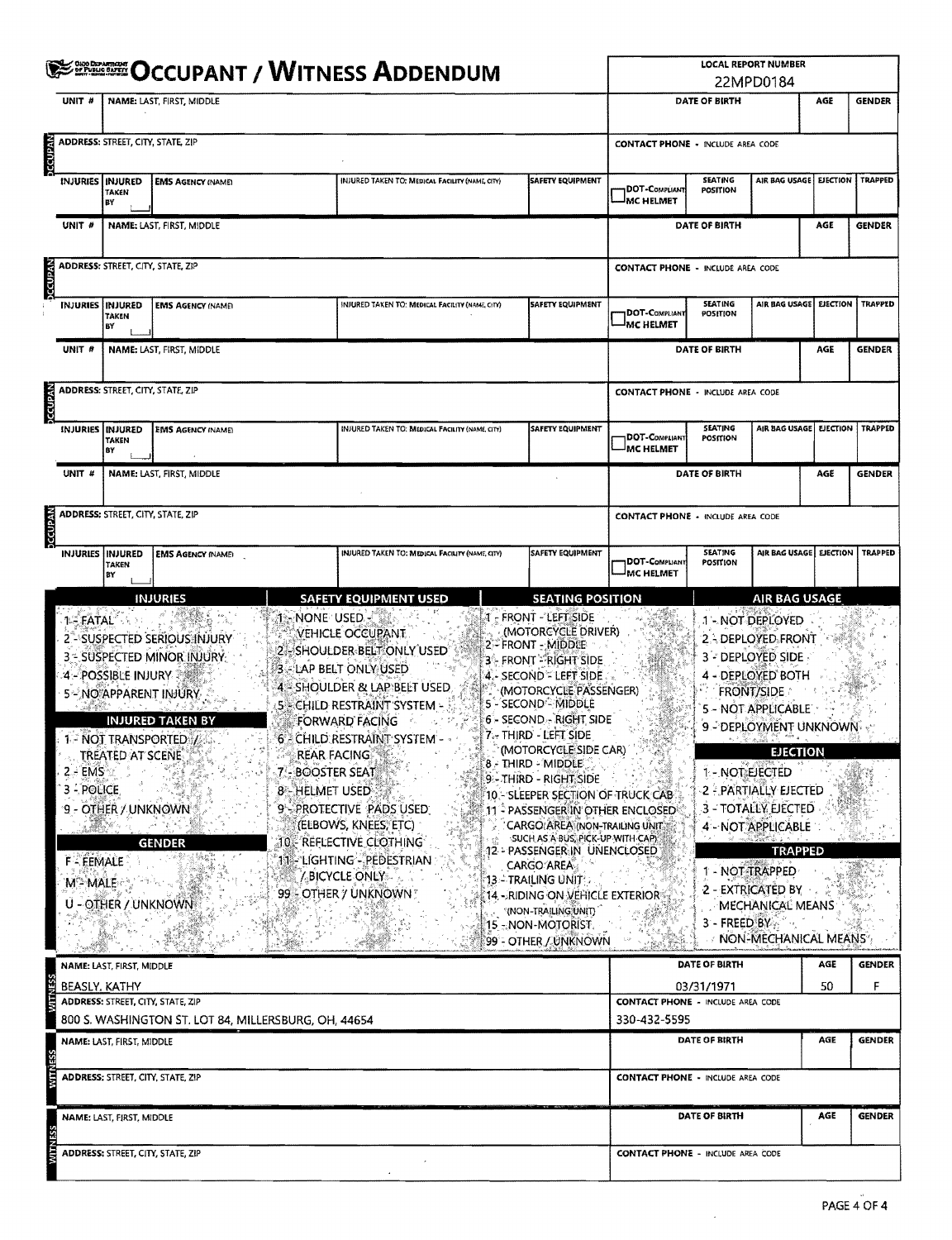OHIO TRAFFIC ACCIDENT - OH2 NARRATIVE

| LOCAL REPORT NUMBER<br>22MPD0184 | <b>REPORTING AGENCY</b><br>Millersburg | <b>I DATE OF CRASH</b><br>01/30/2022 |
|----------------------------------|----------------------------------------|--------------------------------------|
| <b>IIN COUNTY OF</b>             | <b>ACCIDENT LOCATION</b>               |                                      |
| <b>Holmes County</b>             | Washington                             |                                      |

POLE OWNER, CENTURY LINK, # A3432713

 $$1000$ 

| OFFICERS SIGNATURE | <b>BADGE NO.</b> |
|--------------------|------------------|
|                    | 106              |
| --                 |                  |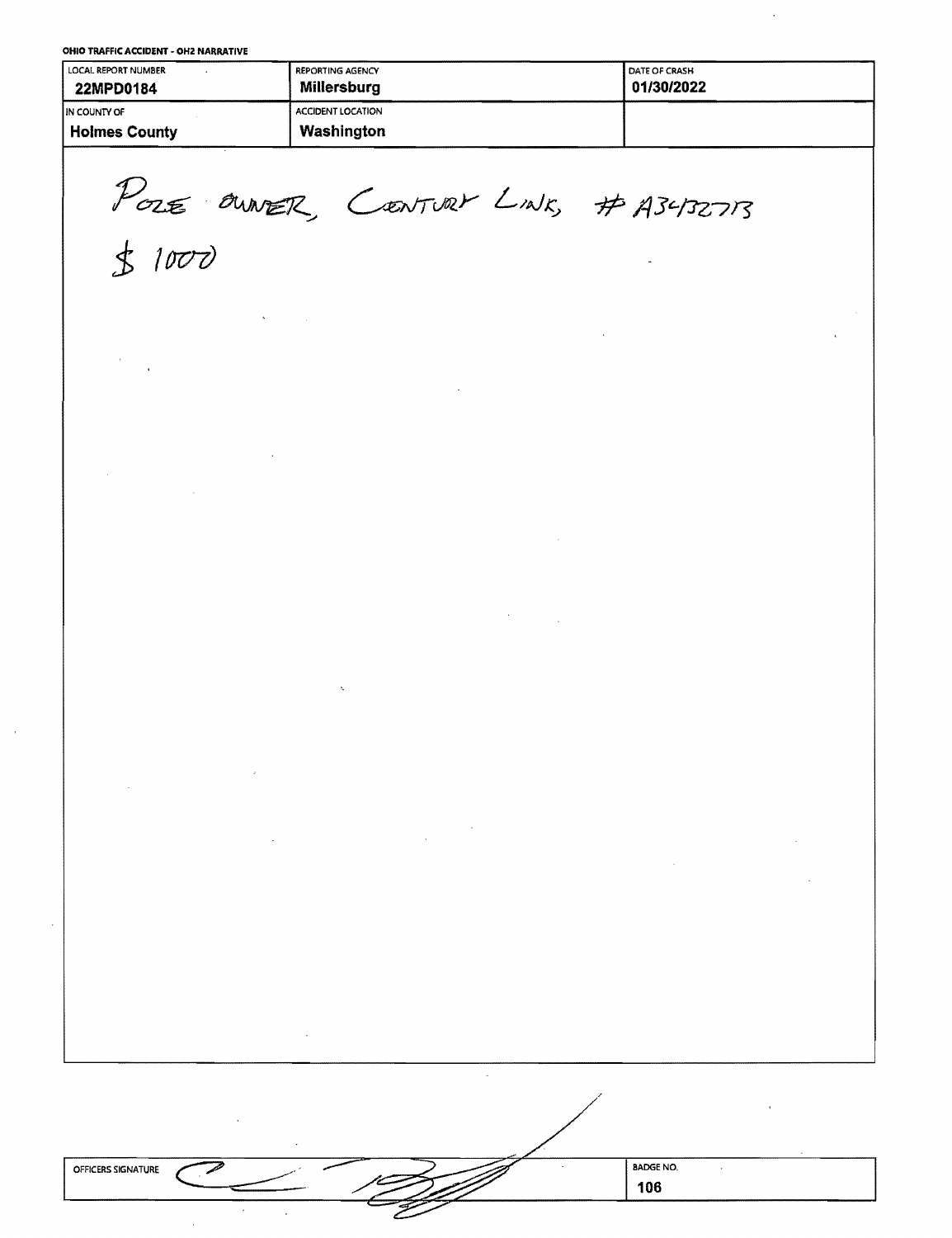| <b>OHIO TRAFFIC CRASH WITNESS STATEMENT</b>       |                                                                                                  |                         | OH-3 REV 1/82                         |
|---------------------------------------------------|--------------------------------------------------------------------------------------------------|-------------------------|---------------------------------------|
| <b>LOCAL</b><br>REPORT ZIMPD 0184                 | <b>REPORTING</b><br>Mrs 120 Sept PD<br><b>AGENCY</b>                                             |                         | <b>DATE OF CRASH</b><br>M / 1030 N 22 |
|                                                   | FOR LOCAL USE ONLY - DO NOT SUBMIT TO THE STATE EXCEPT FOR FATAL CRASHES                         |                         |                                       |
| 1. $rac{V_{\text{ref}}(x)}{P_{\text{RINTED}}(x)}$ | HEREBY MAKE THIS VOLUNTARY STATEMENT TO                                                          |                         |                                       |
| (OFFICERS NAME)                                   |                                                                                                  | AT 800 Soath Washington |                                       |
|                                                   |                                                                                                  |                         |                                       |
|                                                   | Sowing to turn in Lane with signal on I heard<br>umpact behind me and looking in rearview mirror |                         |                                       |
|                                                   |                                                                                                  |                         |                                       |
|                                                   |                                                                                                  |                         |                                       |
|                                                   |                                                                                                  |                         |                                       |
|                                                   |                                                                                                  |                         |                                       |
|                                                   |                                                                                                  |                         |                                       |
|                                                   |                                                                                                  |                         |                                       |
|                                                   |                                                                                                  |                         |                                       |
|                                                   |                                                                                                  |                         |                                       |
|                                                   |                                                                                                  |                         |                                       |
|                                                   |                                                                                                  |                         |                                       |
|                                                   |                                                                                                  |                         |                                       |
|                                                   |                                                                                                  |                         |                                       |
|                                                   |                                                                                                  |                         |                                       |
|                                                   |                                                                                                  |                         |                                       |
| <b>ADDRESS</b><br>NODRESS 800 South Washington    | $\underbrace{LOT}_{\text{QEE}\oplus\text{ER}} Q$<br><b>RS SIGNATURE</b>                          | PHONE                   | 132-5595                              |
| HSY 7003 1/82                                     |                                                                                                  |                         |                                       |

 $\mathcal{L}^{\text{max}}_{\text{max}}$ 

|  |  | OHIO TRAFFIC CRASH WITNESS STATEMENT |  |
|--|--|--------------------------------------|--|